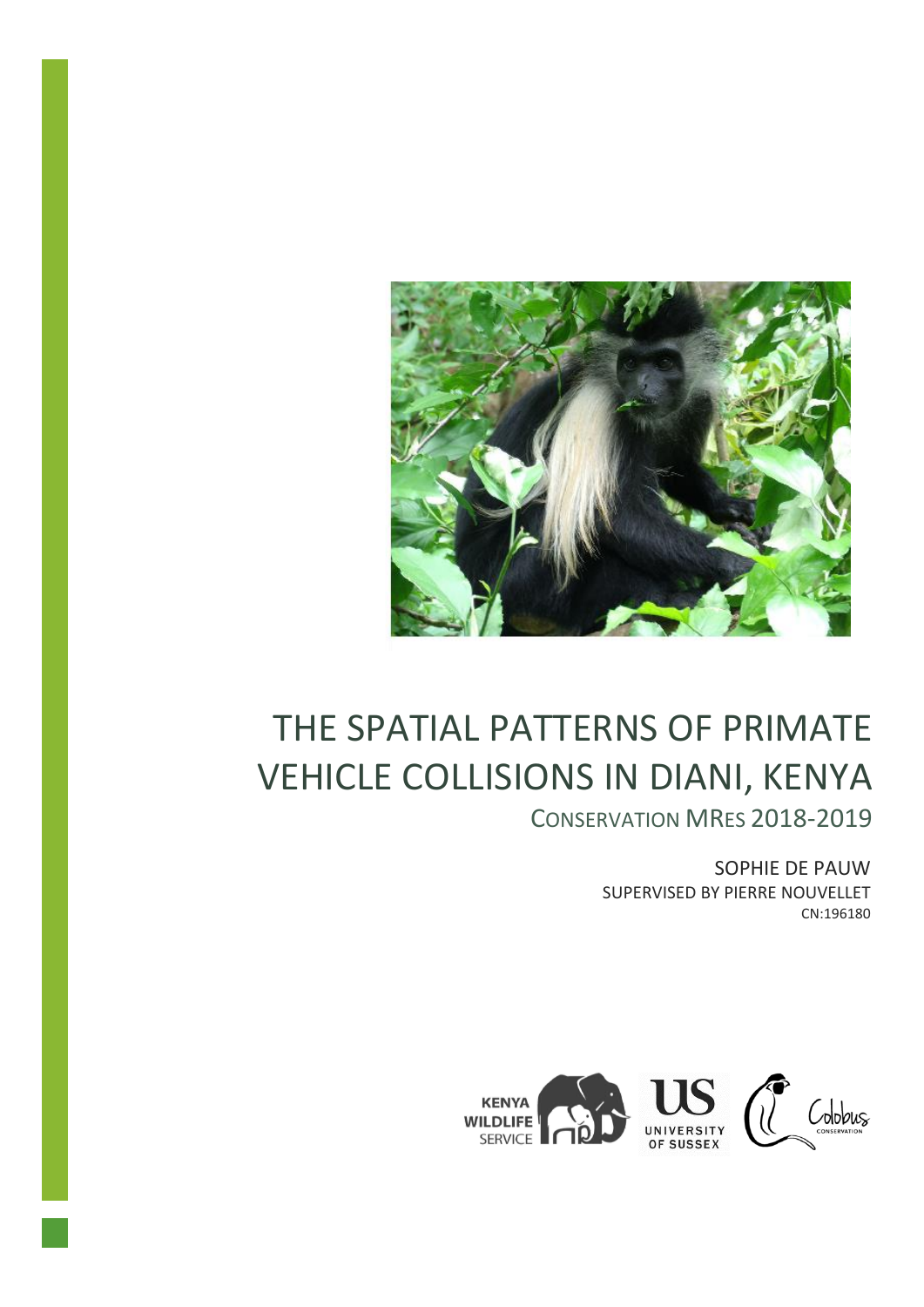#### **Acknowledgements**

From start to finish of this thesis, I have been provided with invaluable guidance, advice and support. I would like to thank Dr. Pierre Nouvellet for his help and inexhaustible patience in every aspect of making this study come together. In particular, his support in the most stressful of times and his statistical prowess without which I could not have accomplished this. Another person who deserves my deepest gratitude is Pamela Cunneyworth. Her guidance, insight and enthusiasm remain unparalleled! Forever a champion of primate conservation and collaborative science, her input has been warmly welcomed throughout the duration of this project.

I would like to acknowledge Colobus Conservation for facilitating my data collection, especially Nancy, who provided essential operational and logistical support. An honourable mention should also be extended to Colobus volunteers Christian, Hannah and Marissa without whom I would have lost my head. I need to give a shout out to Philip Rofe, Phil Ihnativ and Sami Best- thank you for your technical assistance , you have truly restored my faith in the kindness of strangers!

I am also grateful to my friends (Alice, Mario and Kia) and family (Mama, Max and of course, Alfie) for supporting me through the daunting task of moving to a new city and resuming my studies after an extended hiatus. I appreciate all of you for your love, advice and support during this life changing transition. Finally, I would like to thank Chip, who has always encouraged me to follow my dreams despite them requiring him to make considerable personal concessions. His selfless support and love are the engine behind all of this. No words of thanks can adequately express my appreciation.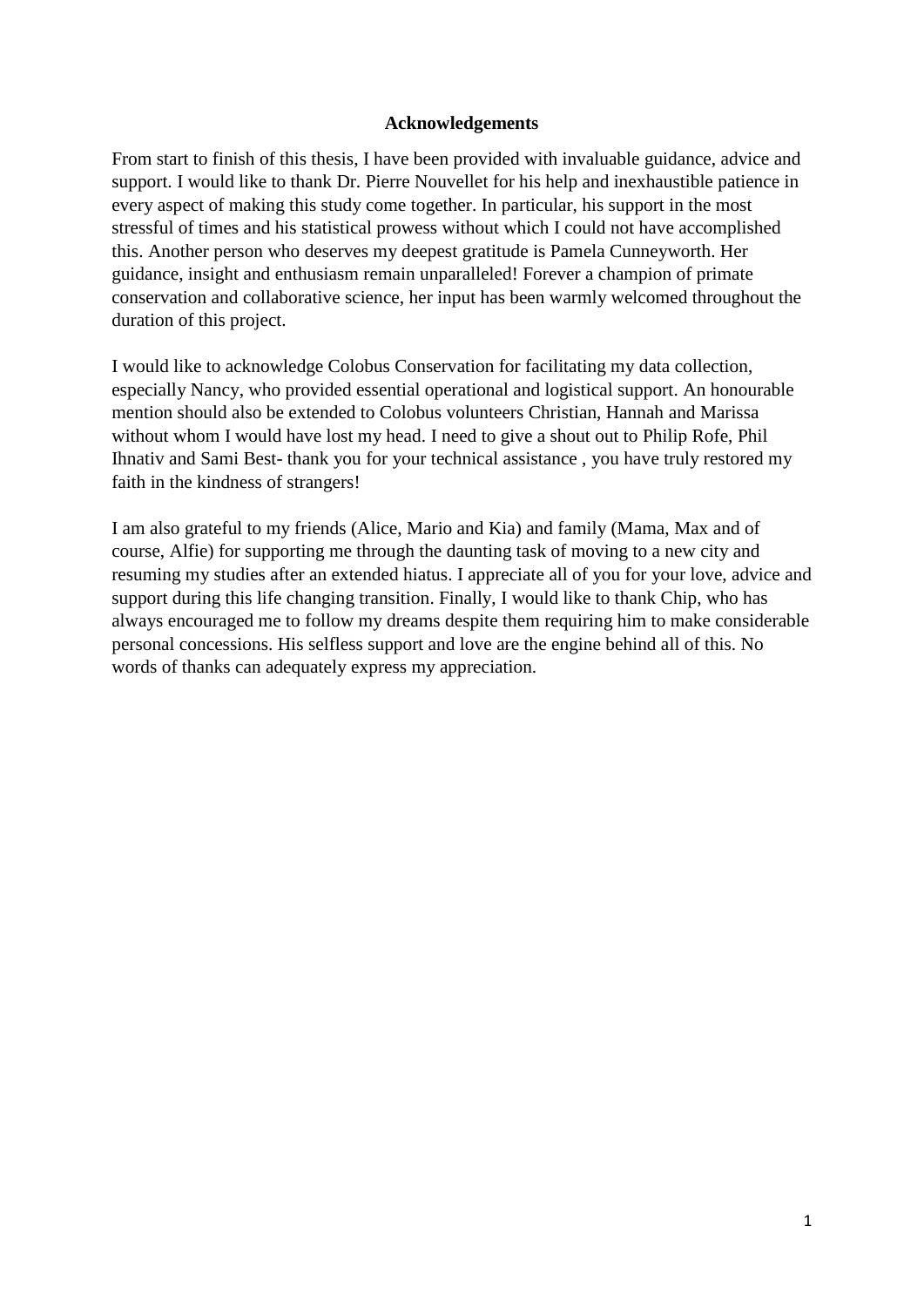#### **Abstract**

Wildlife vehicle collisions are a serious global concern. Although there is a growing body of literature in relation to the issue, few studies have considered primate vehicle collisions. A long term dataset spanning 18 years was used to study the spatial collision patterns of four sympatric primates species; *Colobus angolensis palliatus* (colobus), *Cercopithecus mitis albogularis* (Sykes), *Chlorocebus pygerythrus hilgerti* (vervet), and *Papio cynocephalus ibeanus.* Statistically significant collision hotspots were identified using a modified kernel density estimation approach (KDE+). A total of 14 universal hotspots containing 579 (84 %) primate vehicle collisions were detected. The non-random distribution of primate vehicle collisions was further investigated using generalised linear models (GLMs) to assess the effect of five different variables on collision occurrence. The results of the model revealed that neither traffic volume nor primate abundance affected the frequency of collisions but did reveal an unevenly distributed risk across species. Baboons were the least vulnerable to vehicle collisions followed by vervets, colobus and finally Sykes. These results suggest that the small-bodied arboreal species could be disproportionately affected by road related mortality. Proximity to curves and large road intersections increased the risk of collisions possibly owing to shortened sight distances and reduced reaction times of both primates and vehicles along these road sections. Meanwhile speed bumps were found to be an effective means of mitigation reducing the local relative risk of collision. Using a combination of a clustering approach and modelling provides the best means of reliably identifying the factors influencing primate- vehicle collisions and thereby offers a robust basis upon which to form a mitigation strategy.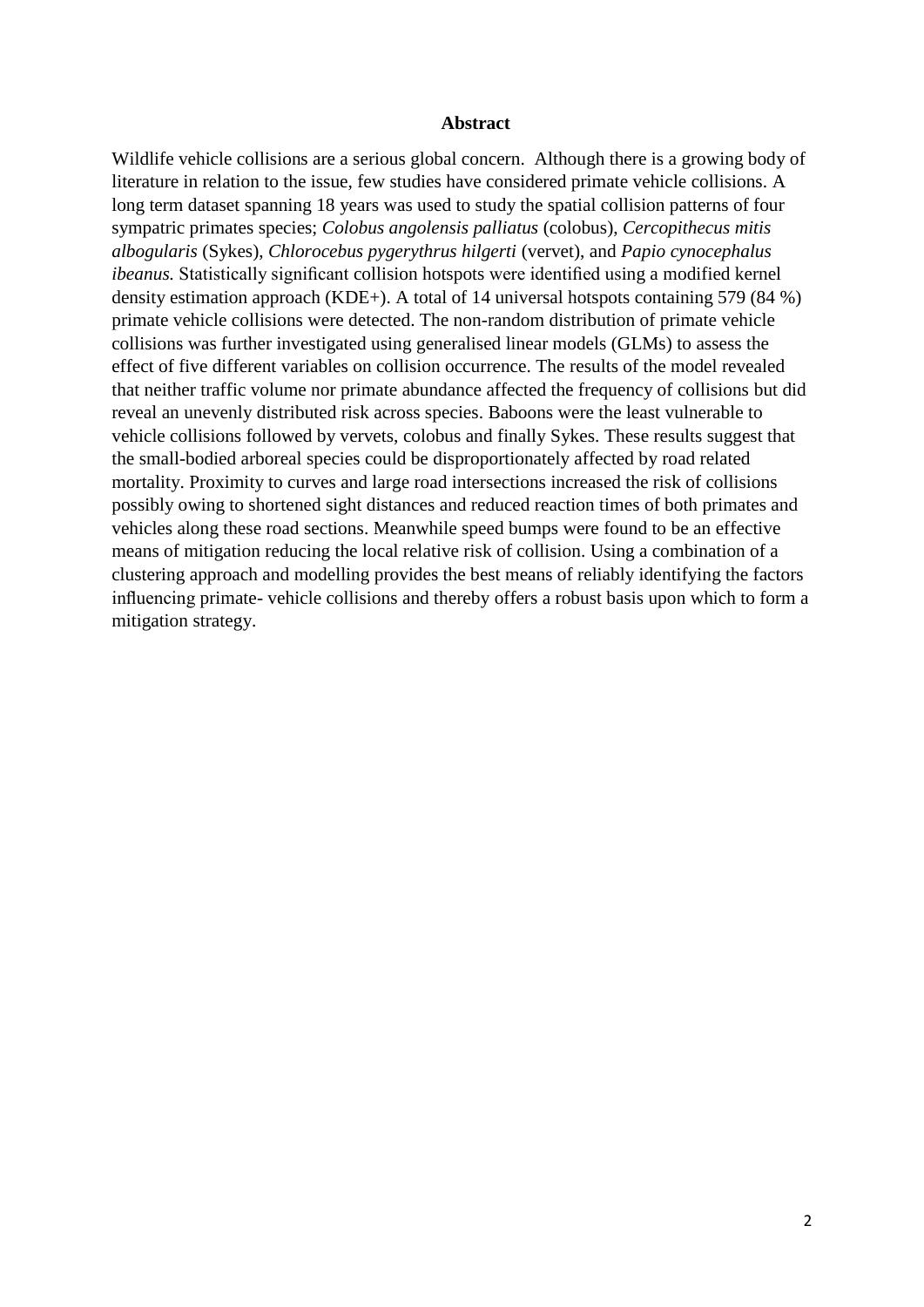#### **Introduction**

#### **1.1 Primates in Decline:**

Non -human primates are one of the most diverse mammalian orders rivalled only by bats (*Chiroptera*) and rodents (*Rodentia*) (Estrada *et al.* 2017). As our closest living relatives, they provide invaluable insights into human evolution and behaviour providing, amongst other things, compelling evidence for the origins of tool use and cultures (Jolly 1985, Van Schaik *et al.* 1999). Their charismatic nature and close origin mean that we hold a unique affinity for our non-human counterparts (Hetman *et al.* 2018). Moreover, they contribute to numerous ecosystem services and processes, such as seed dispersal, that are essential to the persistence of tropical forests (Lambert and Garber 1998).

Alarmingly, a recent review reported that approximately 75% of all non-human primate populations are in decline and 65% are listed as either vulnerable (VU), endangered (EN) or critically endangered (CR) by the IUCN red list (Estrada *et al.* 2017). This high risk of extinction can be predominantly attributed to unsustainable human activity. Although threats vary depending on geographical region, the leading cause for decline is unequivocally habitat loss driven by an assortment of anthropogenic factors such as agriculture, logging and livestock (Estrada *et al.* 2017).

Other emerging challenges include poaching for bushmeat (Jones- Bowen and Pendry 1999), the exotic pet trade (Nijman *et al.* 2011), climate change (Graham *et al.* 2016) and the exposure to novel infectious diseases (Negrey *et al.* 2019). As a result, many populations are becoming increasingly confined to anthropogenically modified landscapes where they a face a variety of interacting pressures.

## **1.2 Roads as a threat:**

Linear infrastructure such as power lines, railways and roads are ubiquitous features of human dominated landscapes (Laurance *et al*. 2009). The road network, in particular is proliferating at an unprecedented rate (Laurance and Balmford 2013, Alamgir *et al.* 2017). Indeed, it is predicted that in the next 30 years an additional 25 million kilometres of road will be constructed, with 90% of the expansion occurring in developing countries, many of which are in the tropics and characterised by exceptionally high primate densities (Laurance *et al.* 2013).

For example, the pan-African "development corridors" project plans to build in excess of 53,000 km of roads across the continent posing a serious threat to its 214 native primate species (Laurance *et al.* 2015, Estrada *et al.* 2017). Indeed, the expansion of the transport network is estimated to be a leading cause of habitat destruction for between 2-16% of all non-human primates globally (Estrada *et al.* 2017). Roads also act as an important source of chemical and light pollution as well as an acoustic nuisance resulting in a further reduction of suitable habitat (Van der Ree *et al.* 2011).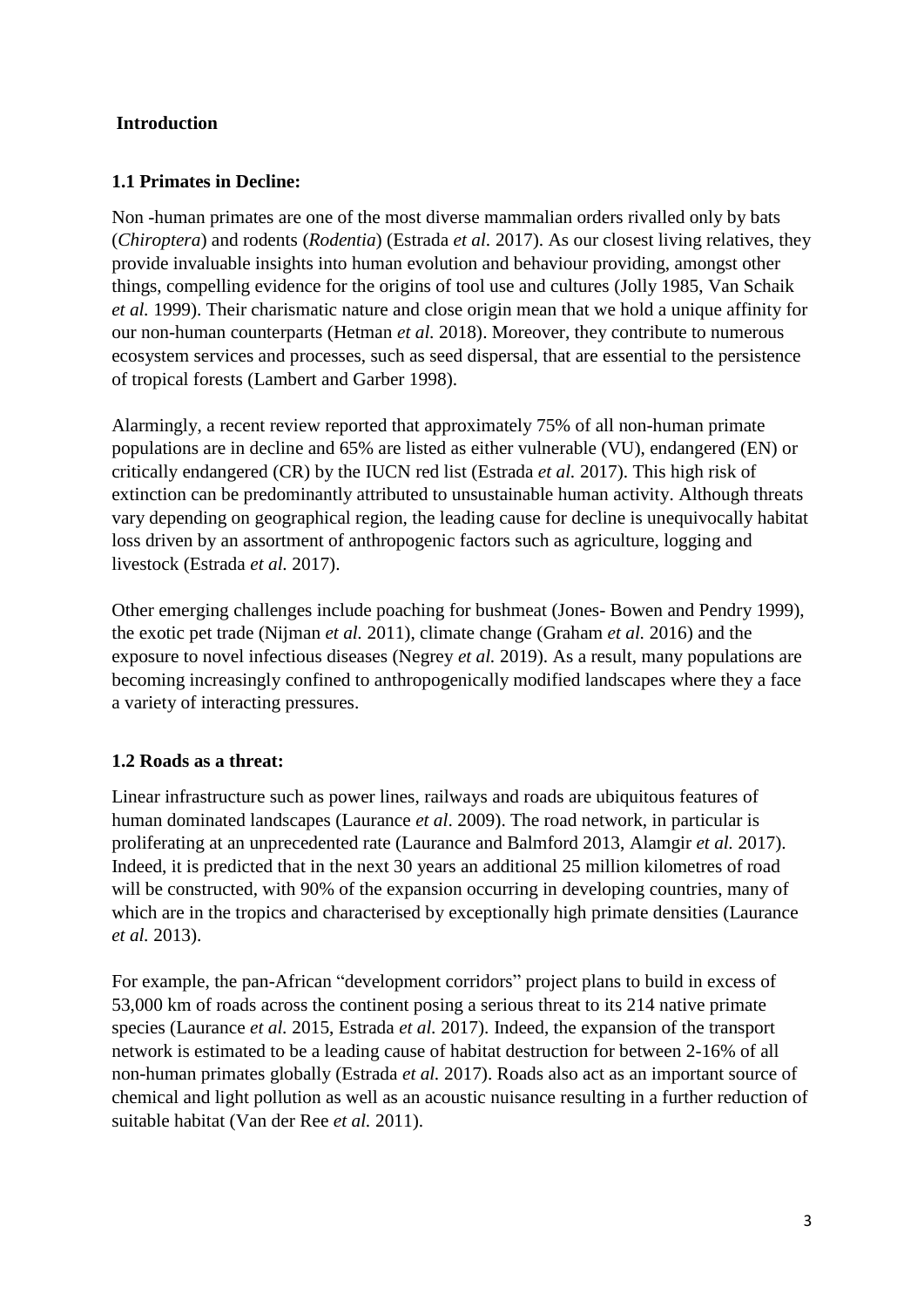In addition to habitat loss and degradation, linear structures also represent a barrier to dispersal thereby reducing habitat connectivity and the aBílity of wildlife to move across the landscape (Shepard *et al.* 2008). This barrier effect is known to have far-reaching consequences; most notably, it has been reported to influence migratory patterns (Wilson *et al.* 2016), ranging behaviour (Rondinini and Doncaster 2002) and in some cases, even gene flow (Garcia – Gonzalez *et al*. 2012). The adverse effects of roads as barriers are most pronounced in small isolated populations where their persistence depends of the staBílity of a larger metapopulation. In such instances, micro populations become vulnerable to inbreeding depression and to stochastic events (Opdam *et al.* 1993).

However, although roads undoubtedly restrict the directional movement of wildlife, in most cases they constrain movement rather than limit it absolutely (Underhill and Angold 1999). The majority of species continue to cross roads intermittently in order to meet their ecological needs, for instance in response to resource availaBílity (Underhill and Angold 1999). It is therefore inevitable that when fauna cross roads, individuals will occasionally fall foul of oncoming traffic. Indeed, wildlife vehicle collisions remain the most conspicuous consequence associated with linear infrastructure (Biggs *et al.* 2004).

#### **1.3 Vehicle collisions**

Traffic related mortality is one the leading causes of death amongst wildlife in heavily modified landscapes (Forman and Alexander 1998). Whilst road traffic collisions alone are unlikely to lead to the extinction of abundant species, they represent a considerable threat to the persistence of rare taxa particularly on a local scale (Land and Lotz 1996). In addition, because the vulneraBílity of individuals to roads can depend on both age and sex, road mortality can affect certain cohorts disproportionally and therefore result in structural population changes as well as diminished abundance (Aresco 2005). With the growth of the transport network substantial efforts have been made toward understanding the factors that contribute to roadkill.

Today, there is a consensus amongst road ecologists that wildlife vehicle collisions are rarely randomly distributed in space but rather, aggregated or clustered (e.g. Gomes *et al.* 2009). For instance, a study in North-eastern Spain found that over 70% of wildlife vehicle collisions took place in less than 8% of the total road network (Malo *et al.* 2009). Hotspot analysis is often adopted as the preferred means to identify road sections characterised by high roadkill densities (Litvaitis and Tash 2008). Hotspot approaches heavily rely on geographic information systems to inventory collision locations and subsequently apply appropriate geo-statistical methods.

Once fatality hotspots have been identified, understanding the environmental factors that determine clustering is the next logical step (Ramp *et al.* 2005). Many authors have attempted to use statistical models to study these factors (Litvaitis and Tash 2008). A wide variety of explanatory variables have been already been explored. Such variables tend to fall into two main categories; landscape or road related features. Examples of road related features include traffic volume (e.g. Joyce and Maloney 2001), road width (e.g. Clarke *et al.* 1998) and distance to the nearest curve (e.g. Lee *et al*. 2004). Landscape features include metrics such as road adjacent habitat type (e.g. Biggs *et al.* 2004) and topography (e.g. Malo *et al.* 2009).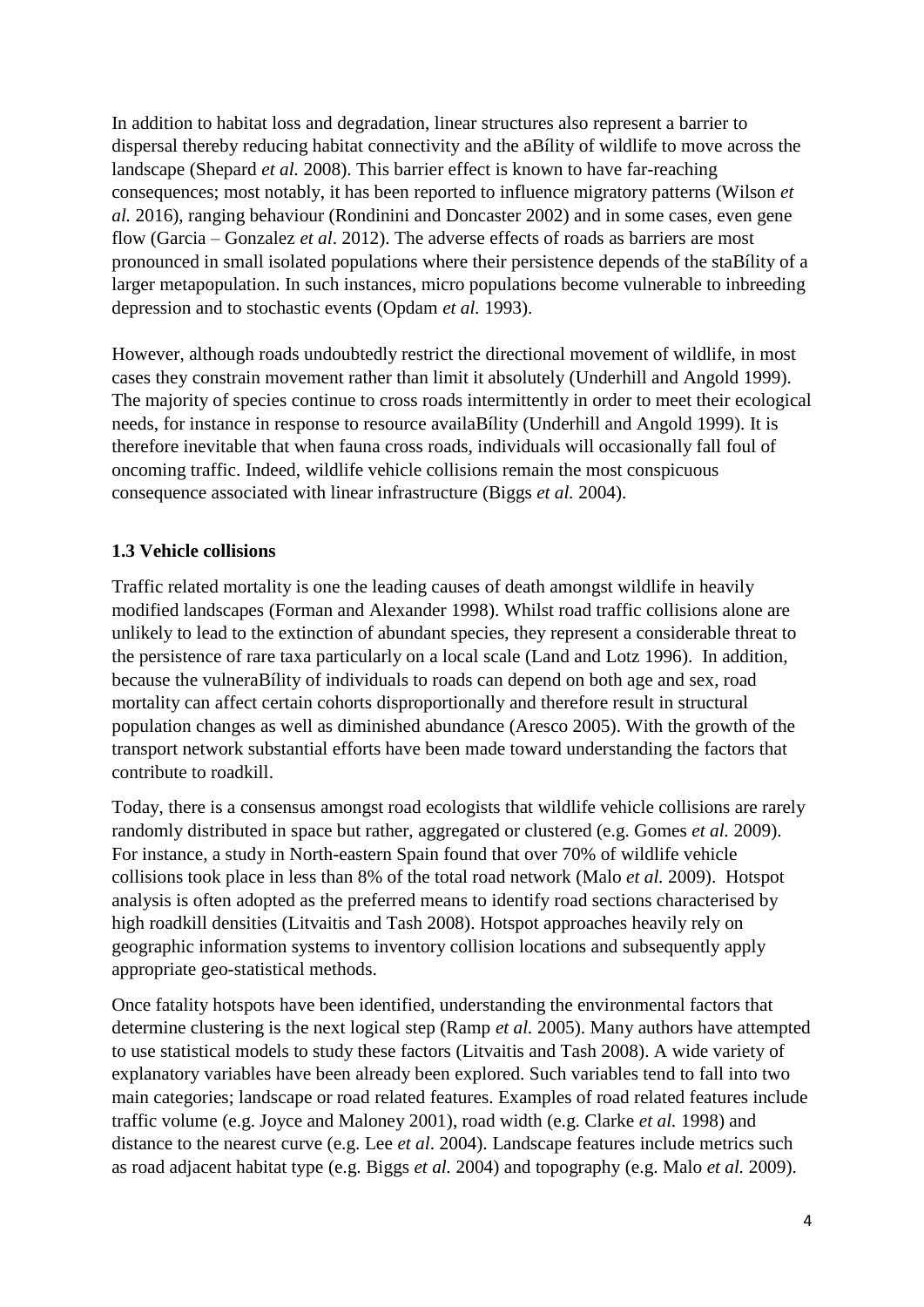Although some factors, such as speed, seem to have an almost universal effect, consistent predictors across different groups of taxa are hard to distinguish (Grilo *et al.* 2009). We know from the field of biogeography that a unique combination of factors is responsible for determining distribution of species (Barve *et al.* 2010). These factors are expressed across a geographic matrix that is itself dynamic. Likewise, the distributional determinants of collision hotspots appear to be highly species specific and may also depend on the local environmental context (Roger and Ramp 2009). Factors that act as key determinants for one species' collision patterns may have little or no explanatory power for another (Grilo *et al.* 2009, Teixeira *et al.* 2013). These differential responses to environmental factors stem from intrinsic interspecific differences. Differences may be behavioural and therefore determine a species aBílity to respond to the risks presented by roads (e.g. Lucas *et al*. 2019). Alternatively, they could be ecological, when for example a species' key resources are in proximity to roads thereby increasing their exposure to road-related risks (e.g. de Freitas *et al.* 2015). Accordingly, species that have a comparable ethology or occupy similar ecological niches should exhibit a high degree of overlap in their collision patterns.

By understanding the factors that determine the spatial distribution of wildlife vehicle collisions, studies can make recommendations to transport professionals (Barthelmess 2014). Guidance is given to improve existing road networks through the implementation and placement of mitigation structures such as fencing, over/underpasses, signage and speed bumps (Gunson *et al*. 2011). Moreover, they can also influence the design and routing of future transport infrastructure (Glista *et al*. 2009. Improving the performance of mitigation strategies is particularly important in the context of globalization where there is a marked increase in the flow of goods and persons across transport networks.

## **1.4 Primate vehicle collisions**

Whilst an extensive suite of literature exists pertaining to road related mortality, most of it has been carried out in relation to large-bodied temperate species. Little is known about the spatio-temporal patterns of wildlife vehicle collisions of fauna restricted to the tropics. Currently, only a handful of studies exist that concern primate vehicle collisions (Hetman *et al.* 2019). For example, a scoping review conducted in 2009 identified 131 species in 30 species groups that were significantly affected by road infrastructure; however, none of those involved primates (Fahrig and Rytwinski 2009). Meanwhile, existing studies tend to be highly anecdotal, usually comprising of a case study involving a single individual (e.g. Dean and Milton 2003, Cibot *et al.* 2015).

The absence of solid quantitative data could suggest that primate vehicle collisions are a relatively rare phenomenon. However, a more recent study drawing on non-scientific resources collected 368 individual reports across 46 different primate species indicating that their occurrence is more common than expected (Hetman *et al.* 2019). The lack of robust scientific studies may be, at least in part, attributed to the order's restricted geographic range. Data from tropical and subtropical regions is frequently underrepresented across scientific literature (Martin *et al.* 2012). The paucity of knowledge surrounding primate vehicle collisions therefore does not necessarily reflect a lack of importance but rather an inherent reporting bias.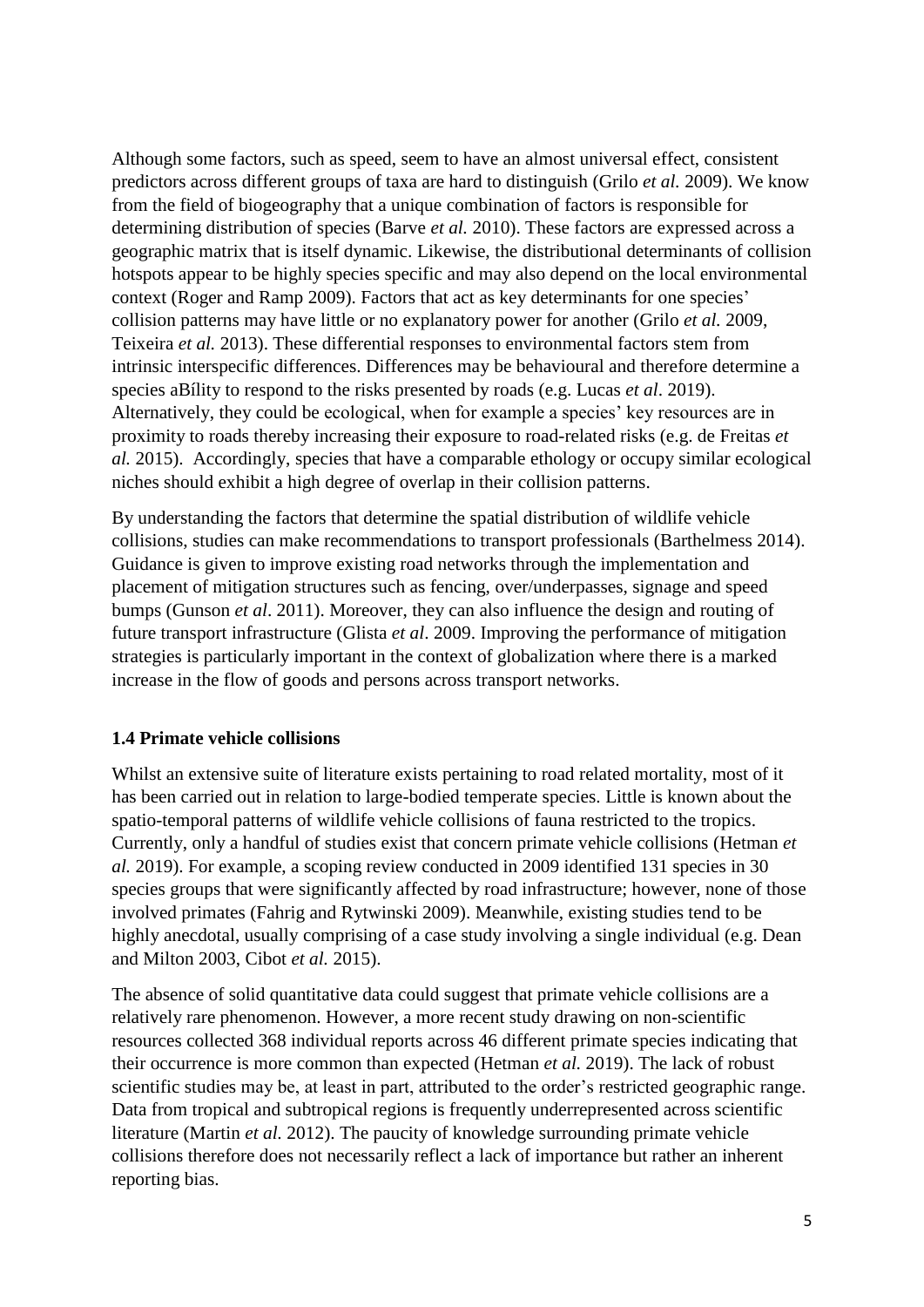#### **1.5 Responses to Roads**

Primates are generally associated with superior levels of cognitive aBílity making them highly adaptable to environmental changes (Reader and Laland 2002). Many species exhibit behavioural plasticity in response to linear infrastructure. However, responses vary greatly from species to species owing to fundamental ecological differences. In some cases, for example chimpanzees *(Pan troglodytes verus),* a neutral response is observed, where movements appear unaffected by the presence of roads (Bryson- Morrison *et al.* 2017). Alternatively, other species may display an attraction to roads, choosing to forage or move in proximity to them. Indeed, baboons (*Papio* spp.) appear to have a marked affiliation for roads often choosing to travel along them despite the increased risk of collision (Strandburg-Peshkin *et al.* 2017). However, most arboreal primate species are repulsed by linear infrastructure and therefore alter their movement patterns to avoid them. Such avoidance behaviour and spatial displacement has been observed in both spider monkeys (*Atelles geoffroyi*) (Asensio *et al*. 2017) and golden lion tamarins (L*eontopithecus rosalia)*(Lucas *et al.* 2019)*.*

#### **1.6 Objectives of this study:**

In Diani, road related mortality affects four sympatric primates: Angolan black-and-white colobus (*Colobus angolensis palliatus*), Sykes monkeys (*Cercopithecus mitis albogularis*), vervet monkeys (*Chlorocebus pygerythrus hilgerti*) and northern yellow baboons (*Papio cynocephalus ibeanus*). Although the annual road accident causalities vary from year to year, road related mortality has affected up to 5% of the local populations. The aim of this study was to describe the spatial patterns of primate vehicle collision through the identification of collision hotspots. The ultimate objectives being to 1) inform an effective evidence-based mitigation strategy and 2) produce a predictive model for primate vehicle collisions that can be applied to a wider ecological context. Based on the existing literature several preliminary hypotheses were determined.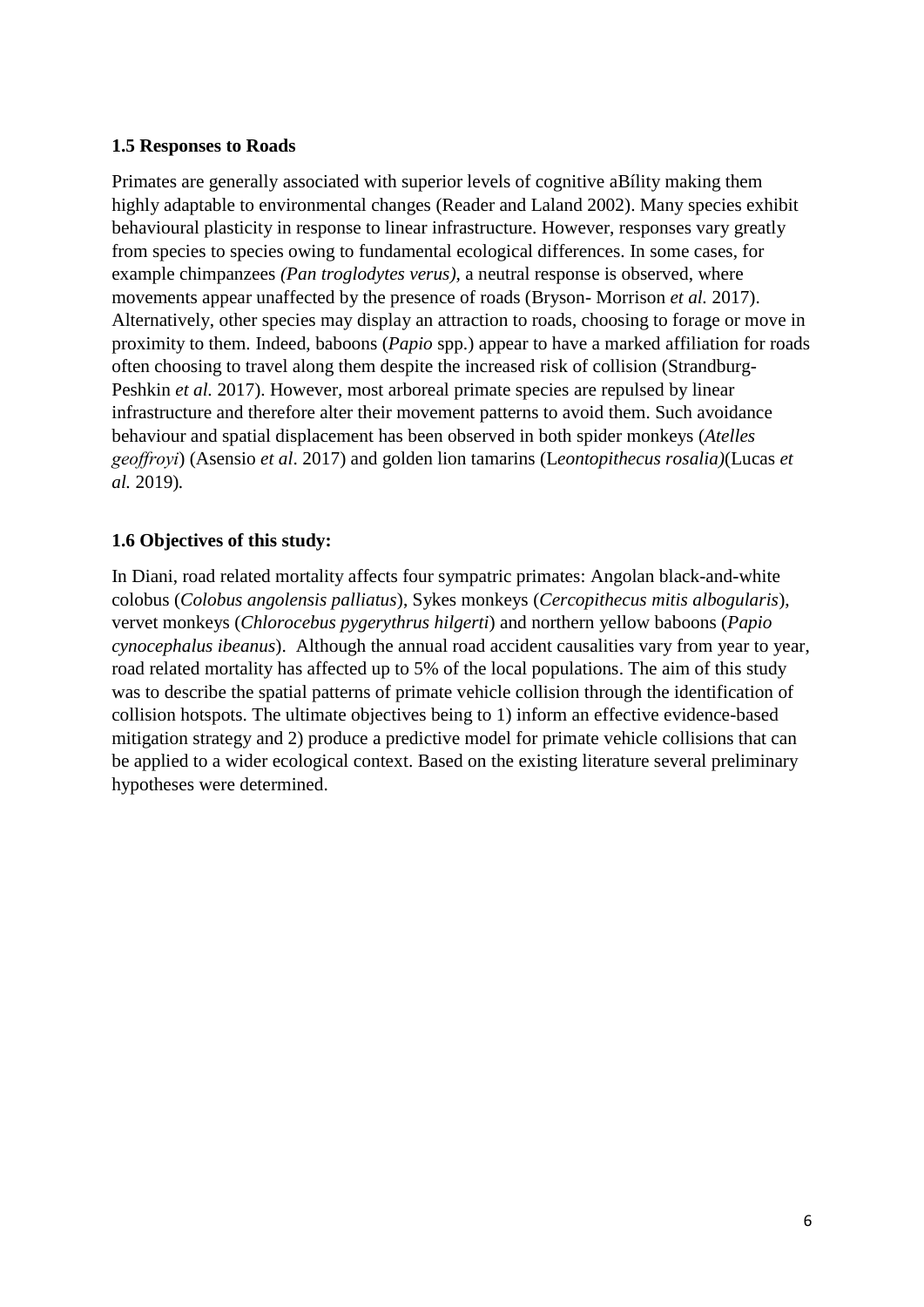#### **1.7 Hypotheses**

#### **1.7.1 Non-random distribution**

Firstly, I hypothesised that patterns of primate vehicle collisions would be non-randomly distributed in both space and time. Clustering would ultimately be determined by a combination of local and global factors. Global factor acting along the entire road stretch while local factors only influencing the concentration of collisions at certain points along the road (Figure 1) (Bíl *et al.* 2019). The global factors I choose to test were; species, traffic volume (using annual bed-nights as a proxy) and primate population size. While the local factors considered were the proximity to a curve/junctions and speedbumps.

*Figure 1. Global factors act along the entire road, while local factors act at spatially distinct points along the road thereby causing the clustering of collisions*



#### **1.7.2 Global factors**

#### **1.7.2.1 Species**

Previous studies have shown that not all taxa are equally affected by vehicle collisions (Teixeira *et al.* 2013). This is because certain characteristics predispose wildlife to higher or lower risk of collisions (van Langevelde and Jaarsma 2003). Indeed, nocturnal, small bodied and highly motile species tend to be disproportionately affected (Clevenger *et al.* 2003). Moreover, as reviewed in section 1.5, different primate species have been documented to respond to linear infrastructure in different ways which can either increase or reduced their exposure to road related risks. As a result, I wanted to test whether the relative risk of collision involvement was equal across the four species. Moreover, I wanted to ascertain the level of interspecific spatial similarity of the hotspot patterns to see if the spatial pattern of one species' collisions could be used to plan mitigation measures for the other species.

## **1.7.2.2 Traffic Volume**

There is an intuitive relationship between traffic volume and collisions; increases in traffic volumes being directly related to a raised risk of accident. This relationship has been confirmed from observations in the field (e.g. Inbar and Mayer 1999, Joyce and Maloney 2001, Saeki and Macdonald 2003, Seiler 2003) as well as through modelling approaches (e.g. Poch and Mannering 1996, van Langevelde and Jaarsma 2003). Indeed, van Langevelde and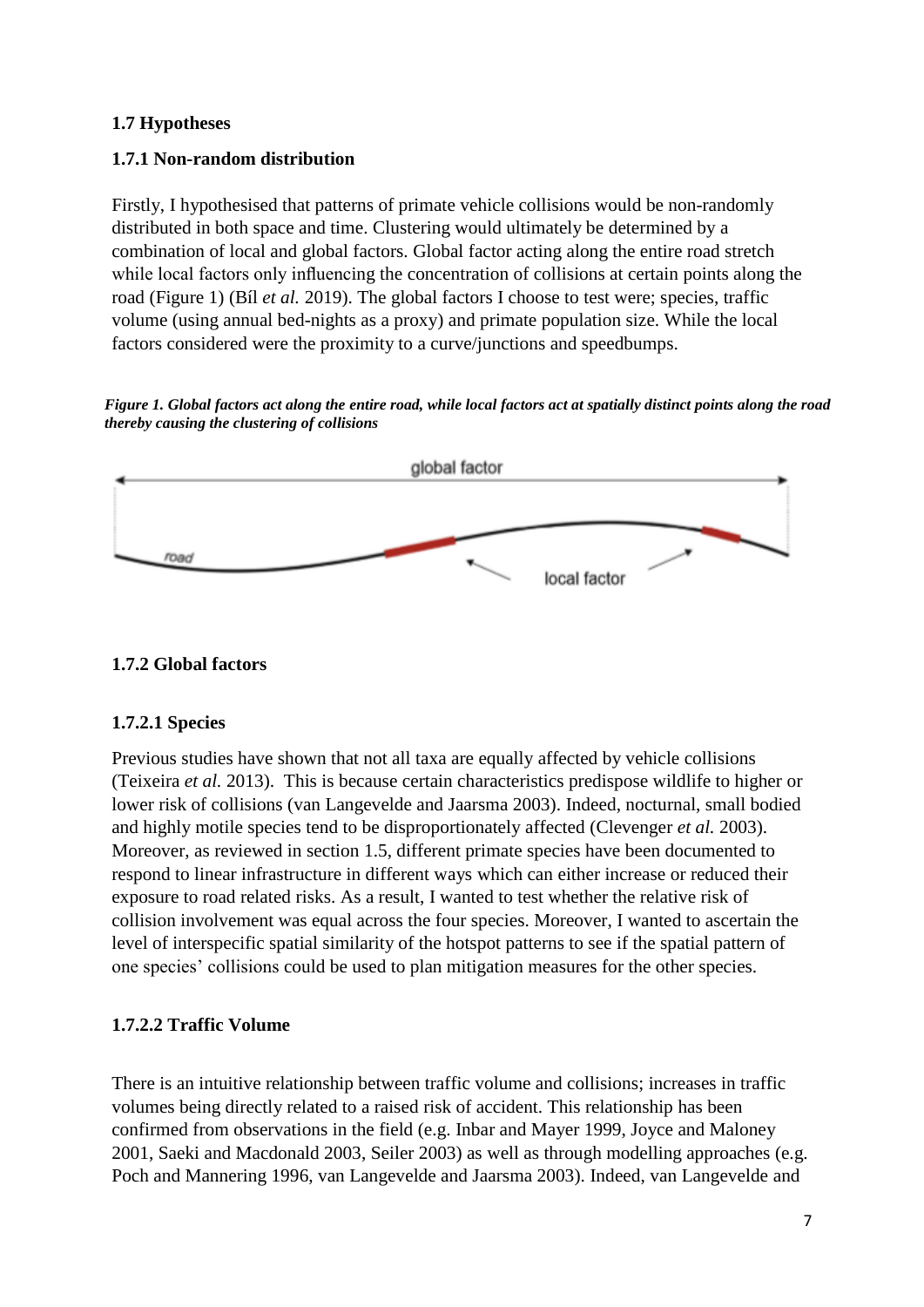Jaarsma (2003), developed a model in for estimating the 'traversability' of roads and found traffic volume was the most influential parameter on the success of road-crossing. Traffic volume data is usually gathered using traffic sensors placed on along sections of road for a determined period, from which daily, monthly or annual traffic volumes can be extrapolated (e.g\_Bisonette and Kassar 2008). However, no such data has been collected in Diani. Given the absence of exact traffic data, I chose to use hotel bed-nights as a proxy. There is a direct association between tourism and land transport activities, as in most cases roads provide the main means of access to, and around tourist destinations (Saenz-de-Miera and Rosselló 2012). Previously, tourist arrivals have been shown to be a key determinant of traffic parameters including volume, flow, congestion and even human road-related mortality (Rosselló and Saenz-de-Miera 2011, Saenz-de-Miera and Rosselló 2012, Zdravko and Grzinic 2019). The aforementioned studies provide robust grounds to justify the use of bednights as a substitute for traffic volume.

#### **1.7.2.3 Population size**

It is widely acknowledged that roadkill occurrence is a density dependent phenomenon with many studies finding a significant positive correlation between abundance and roadkill (e.g. Seiler 2003, Guter *et al*. 2005,). In fact, various authors have used roadkill surveys to estimate population size in lieu of traditional capture- mark- recapture methods (Rolley and Lehamn 1992, Mallick *et al.* 1998, Baker *et al.* 2004). I therefore hypothesised that collision frequency would vary in relation to the respective population size of each species.

## **1.7.3 Local factors:**

## **1.7.3.1 Curves and Junctions**

Various studies have considered the impact of road geometry on collision occurrence and subsequently identified a positive spatial correlation between road sinuosity or intersections and road traffic accidents (Lee *et al.* 2004, Klöcker *et al.*2006) A greater number of incidents in the vicinity of curves and junctions is probably a result of the driver's and wildlife's shortened sight and subsequent reduced reaction time to avoid a collision (Lee *et al.* 2004, Klöcker *et al.*2006) . Moreover, drivers may be more hesitant to avoid oncoming wildlife as there is less opportunity to swerve and doing so could compromise their own safety or that of their passengers (Ramp *et al.* 2005). As a result, I predict that the density of primate vehicle collision should increase near such road features, namely curves and junctions.

## **1.7.3.2 Speedbumps**

Much like traffic volume, traffic speed is known to have a significant effect on vehicle collisions (Seiler 2003, Danks and Porter 2010). In response to the hazard posed by speeding, road practitioners have produced a variety of traffic calming devices to ensure the compliance of drivers to speed limits (Huang and Cynecki 2000). Speed bumps are one of the most common and cost-effective means on controlling traffic speed by using vertical deflection to improve safety conditions. Although speedbumps have been shown to have side benefit of reducing wildlife vehicle accidents their primary intent is usually to reduce human-vehicle or vehicle-vehicle collisions (Huijser and Kociolek 2008 , Lav *et al.* 2018). As a result, their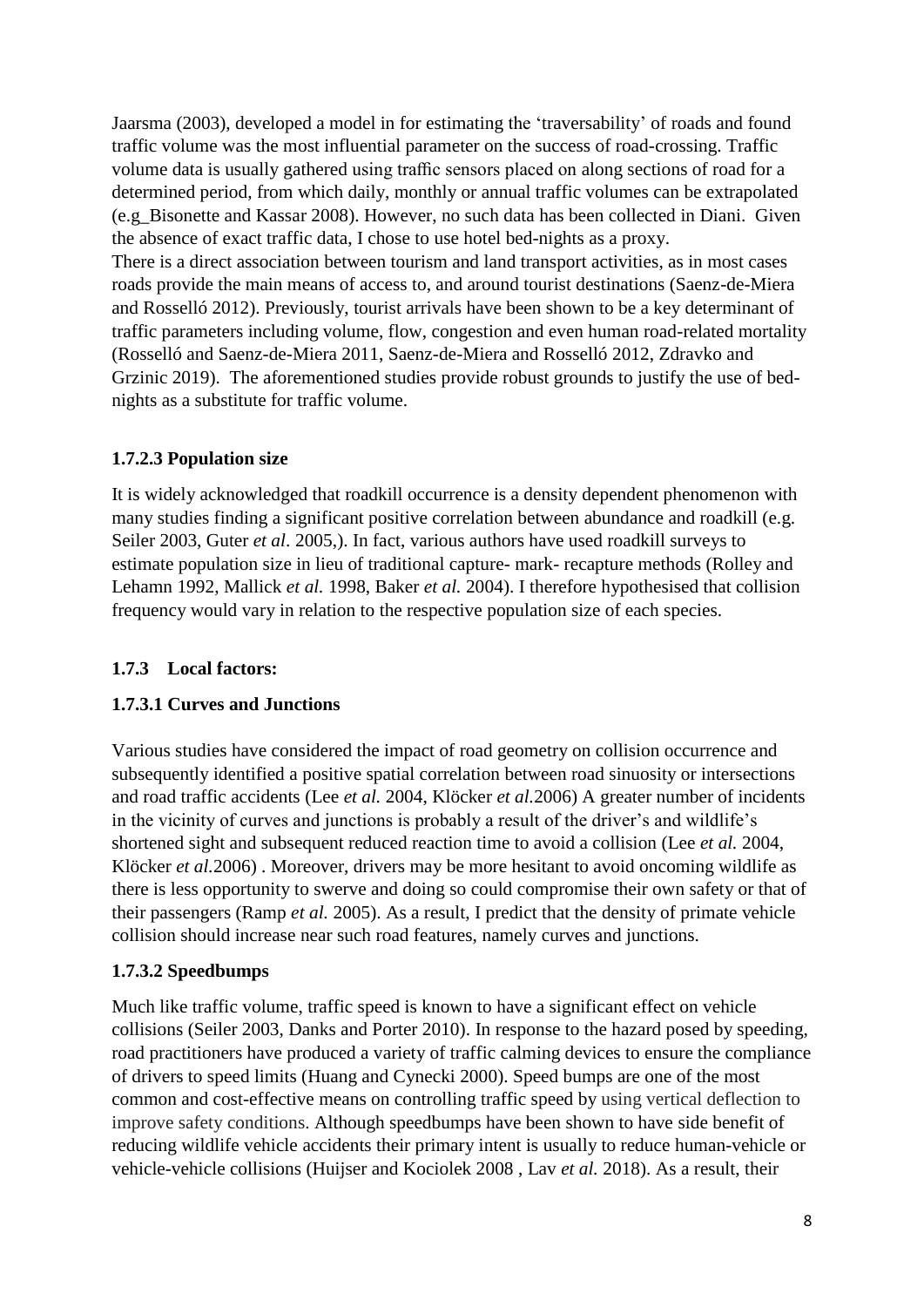placement is usually determined by areas that are hazardous to vehicles or pedestrians, not necessarily animals. I wanted to investigate; firstly, whether speedbumps were an effective means of reducing primate vehicle collisions and secondly, whether prior to their instalment speedbump locations were disproportionately "risky".

# **2. Methods**

# **2.1 Study site**

Data was collected along a 10 km stretch of Diani beach road between Southern Palms Beach resort (−4.267569°, 39.595537°) and KFI Supermarket (-4.342196°, 39.563738°). The road runs parallel to the Indian Ocean, bisecting Diani forest, which is one of the last remaining patches of East African Coral Rag Forest and has been designated as a biodiversity hotspot (Myers *et al.* 2000, Katsis *et al.* 2018). The remnant forest is a mosaic of primary habitat interspersed with degraded patches dominated by human activities, namely tourism and agriculture (Dunham 2016). Despite its ecological significance, Diani forest does not benefit from any formal protection but is divided into numerous private lots. The road, which has played a pivotal role in this landscape's modification, is surfaced by tarmac and is 6 m wide with variable road verge widths between 0 and 3 m. The habitat adjacent to the road varies greatly reflecting the high degree of fragmentation and human disturbance. Existing mitigation includes over 30 canopy bridges ("colobridges"), 8 Speedbumps and speed signs. The designated speed limit is 50 Km/h for the entire stretch.

# **2.2 Study Species**

## **2.2.1 Angolan black and white colobus** *(Colobus angolensis palliatus)*

Angola colobus *(Colobus angolensis)* are long tailed, medium sized, sexually dimorphic (females: 7.1 kg, males: 8.9 kg) monkeys. The subspecies, *Colobus angolensis palliates*, is distributed across the now patchy coastal forests of Southern Kenya and Tanzania (De Jong and Butynski 2012). Whilst *Colobus angolensis* typically live in groups of 2 to 20 members throughout their pan-African range, the average group size in Diani is just 6 individuals (Anderson *et al*. 2007, Dunham 2013). Groups are usually composed of one or two adult males, multiple females and their immature offspring. They are highly arboreal spending over 90% of their time in the canopy or sub-canopy (Wijtten *et al.* 2012). Much of their reliance on forested habitats can be attributed to their diet which is roughly composed of 70% leafy matter (Dunham 2011). Colobines possess a complex multi-chambered stomach that harbour multiple symbiotic microbes. Their highly specialized digestive system enables them to convert primary plant compounds into readily digestible material. This digestive fermentation along with detoxification is energetically demanding and as a result colobus monkeys have adopted a relatively sedentary lifestyle (Dunham 2011, Dunham and Lambert 2016). The daily path length for groups in the area ranged between 330m to 600m, and their home range from 3.38 ha to 5.17 ha (Santarsieri unpublished).

## **2.2.2 Hilgert's vervet monkey** *(Chlorocebus pygerythrus hilgerti)*

Vervets *(Chlorocesbus ssp.)* are matrilineal, medium sized (3.8- 5.6 kg) cercopithecines. They are widely distributed across East and Southern Africa where they mainly occupy open canopy forests (De Jong and Butynski 2012). *Chlorocebus pygerythrus hilgerti* form mixed sex groups of philopatric females and immigrant males (Teichroeb *et al.* 2015). Group size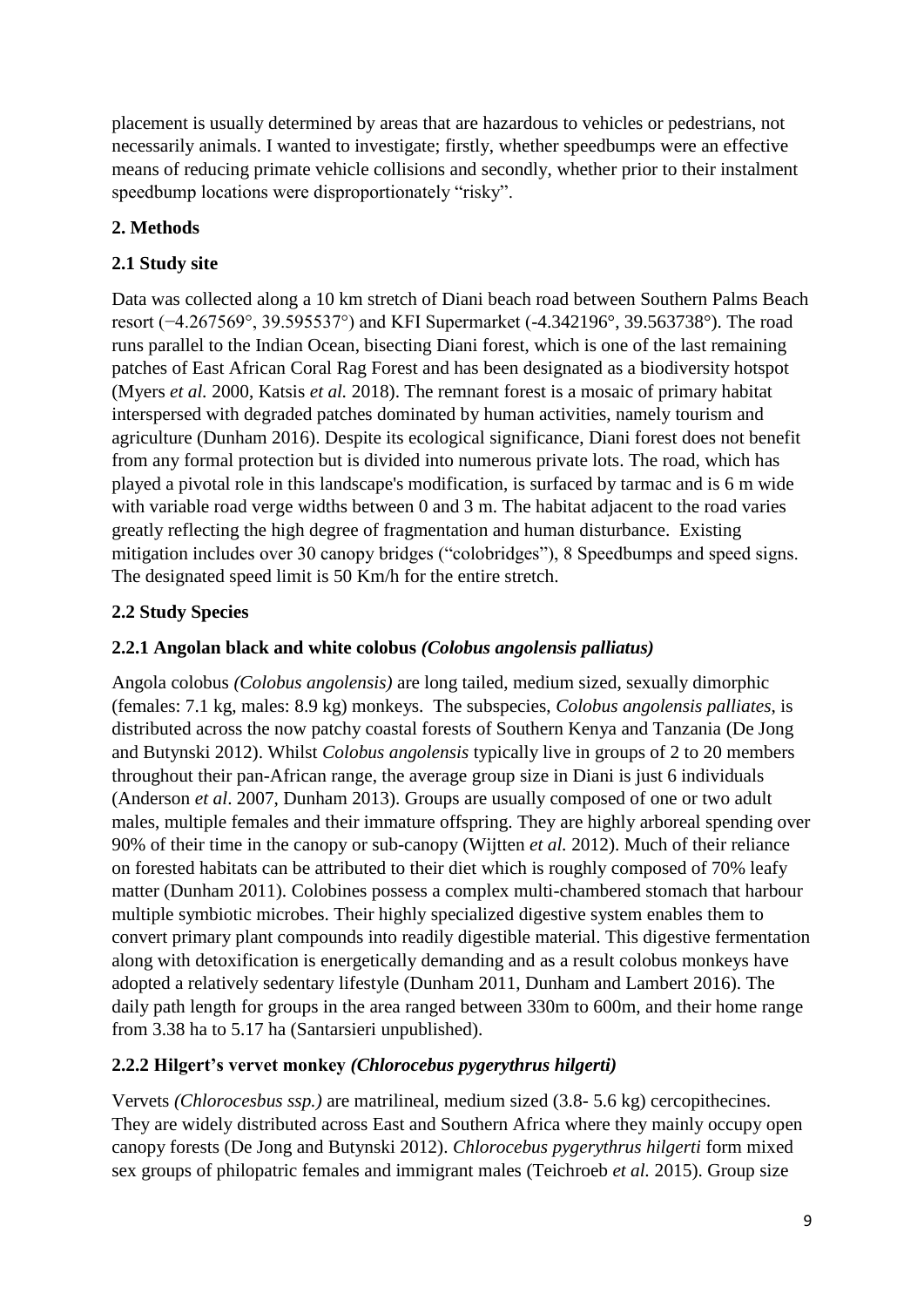typically ranges from 12 to 24 individuals (Saj *et al.* 1999). Vervets are semiterrestrial, spending almost 50% of their time either on the ground or within 5m of the ground (Isbell and Young 1993). In unmodified habitats vervets predominately feed on fruits and invertebrates (Teichroeb *et al.* 2015). However, they exhibit a high degree of a dietary plasticity and will opportunistically exploit anthropogenic food sources in human dominated landscapes like Diani (Saj *et al.* 2001). Their home ranges can be anywhere between 5.2 ha and 24.9 ha and will sometimes overlap with neighbouring intra or interspecific groups and are far more mobile than the colobus with an average daily path length of 1000m (Isbell *et al.* 1990, Donaldson 2017).

#### **2.2.3 Northern Yellow Baboon** *(Papio cynocephalus ibeanus)*

The Northern yellow baboon is both the largest (15-20kg) and most terrestrial of the four study species (Altmann *et al.* 1993). Although yellow baboons are distributed across numerous different habitats in Central and East Africa, they are most frequently associated with moderately arid savannah dominated by grass with variable tree cover (Altmann 1974, Johnson *et al.* 2015). They form hierarchical multi-male groups that are composed on average of 51 individuals but can exceed 100 individuals (Post 1978). Unlike chimpanzees or orangutans, baboon groups do not exhibit fission-fusion dynamics; their structure and composition remain fixed (Johnson *et al.* 2015). They are described as "eclectic omnivores", feeding on a wide variety of food types (Bentley – Conduit 2009). Much like the vervets, their dietary flexibility and terrestrial lifestyle predispose them to pest-like behaviours (Wahungu 1998). Their adaptability means that they readily vary their ranging patterns in relation to resource availability and other environmental conditions (Bronikowski and Altmann 1996). Baboon groups that rely solely on wild resources have an average daily path length of 5.5km while groups in proximity to human settlements with abundant anthropological food resources on average only travel 2-4 km a day (Altmann and Muruthi 1988). Likewise, their home range has been reported to vary from 518ha to 2409 ha depending on the ecological context (Altmann *et al.* 1993, Johnson *et al.* 2015).

#### **2.2.4 Zanzibar Sykes Monkey** *(Cercopithecus mitis albogularis)*

Like all the other study species *Cercopithecus mitis albogularis* are sexually dimorphic with males weighing 6kg and females 4 kg (Struhsaker and Leland 1979). Their geographical range encompasses forest fragments across coastal Kenya and Zanzibar. Although they form multi-female groups like colobus, their group sizes tend to be larger and range between 4 to 65 individuals (Foerester 2009). Sykes monkeys have a predominantly arboreal lifestyle spending most of their time in the canopy and subcanopy, occasionally feeding on the ground (Butynski 1990). However, in heavily fragmented landscapes such as Diani, where there is little continuous canopy, Sykes will travel either using man-made structures such as powerlines and walls or on the ground (Nowak *et al.* 2017, Bull unpublished). They have an omnivorous diet with a marked preference for fruit. Like vervets and baboons in Diani, Sykes are opportunistic foragers and will exhibit pest-like tendencies around humans (Amick unpublished). On average, their home ranges vary from 13.2 to 16 ha, although this can vary depending on how fragmented their territories become due to human disturbances (De Vos and Omar 1971, Struhsaker and Leland 1979).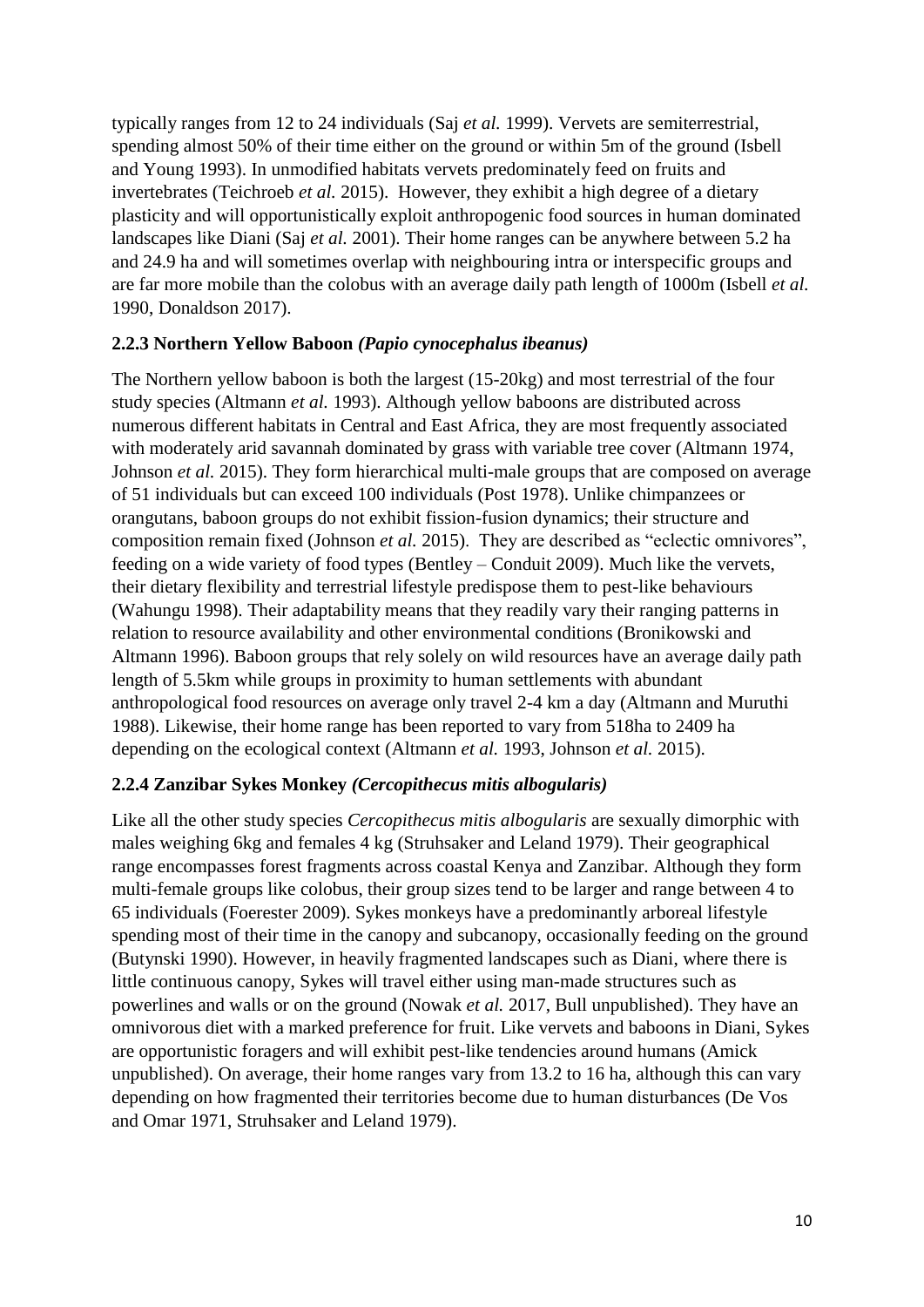## **2.3 Vehicle Collision Data**

A total of 696 primate vehicle collisions were recorded from November 2000 to December 2018. Primate vehicle collision incidents are logged by a local NGO, Colobus Conservation that operates a 24-hour emergency response service in the Diani/Ukunda area. A dedicated team responds to call-outs from members of the local community. For every incident a report sheet is raised recording the date, location and species as well as the outcome. 64 reports had specific GPS coordinates, the remaining reports were georeferenced based on the description of the location given. The descriptions referred to recognizable landmarks such a resorts, shops or restaurants. A central GPS point was determined for these landmarks and assigned to the corresponding incidents. In cases where more specific details were provided about the location a separate GPS point was assigned. All the GPS points were collected using a handheld GPS (Garmin eTrex 30x) and imported to ArcMAP 10.6 for analysis. Six primate vehicle collisions were omitted from the analysis as the information relating to location was absent.

## **2.4 Variables**

## **2.4.1 Hotel bed-nights**

Previous authors have described the relationship between traffic volume and tourist arrivals (e.g. Rosselló Saenz-de-Miera 2012) (see section 1.7.2.2). However, although tourist arrivals provide an insight into the magnitude of temporal immigration they do not account for its duration. Bed-nights are a measure of hotel occupancy that denote the number of guests and duration of their stay (Baron 1984). For example, two guests staying for a week is equal to 14 bed-nights. Annual bed-night data for Kwale County was provided by the Kenya National Bureau of Statistics (2018) from 2010-2018. For the missing years (2000-2009), I used the bed-night count for 2010.

## **2.4.2 Primate Population**

Colobus Conservation carried out an annual census in October from 2004 to 2006 and 2010 to 2018 across Diani. The census area width was between 250–430 m and 400–600 m on the east and west sides of Diani's beach road, respectively. The same census method was adopted for the colobus, Sykes and vervets while an alternative approach was used to survey baboon population. Although different survey designs have been implemented both are presumed to have produced a total count (-/+ 10%) owing to their partial habituation to humans, the visibility conditions of the open habitat and relatively small survey area (Plumptre *et al.* 2013). For the missing years, I estimated the population based on the two closest years, assuming equal intervals of increase or decrease.

#### **2.4.2.1 Colobus, vervet and Sykes counts**

For the colobus, Sykes, and vervet counts, two-member teams visited plots on each side road, systematically beginning at the most northerly point of the study area (−4.267569°, 39.595537°). A minimum of four teams carried out east-to-west line transects. Vegetation type and anthropogenic structures (e.g. houses, fences, and walls) determined the choice of transect width. When an individual or a group of monkeys was encountered, the census team moved off the transect to record the GPS coordinates as well as the number of individuals. Once the data was recorded the team resumed their trajectory along transect. The teams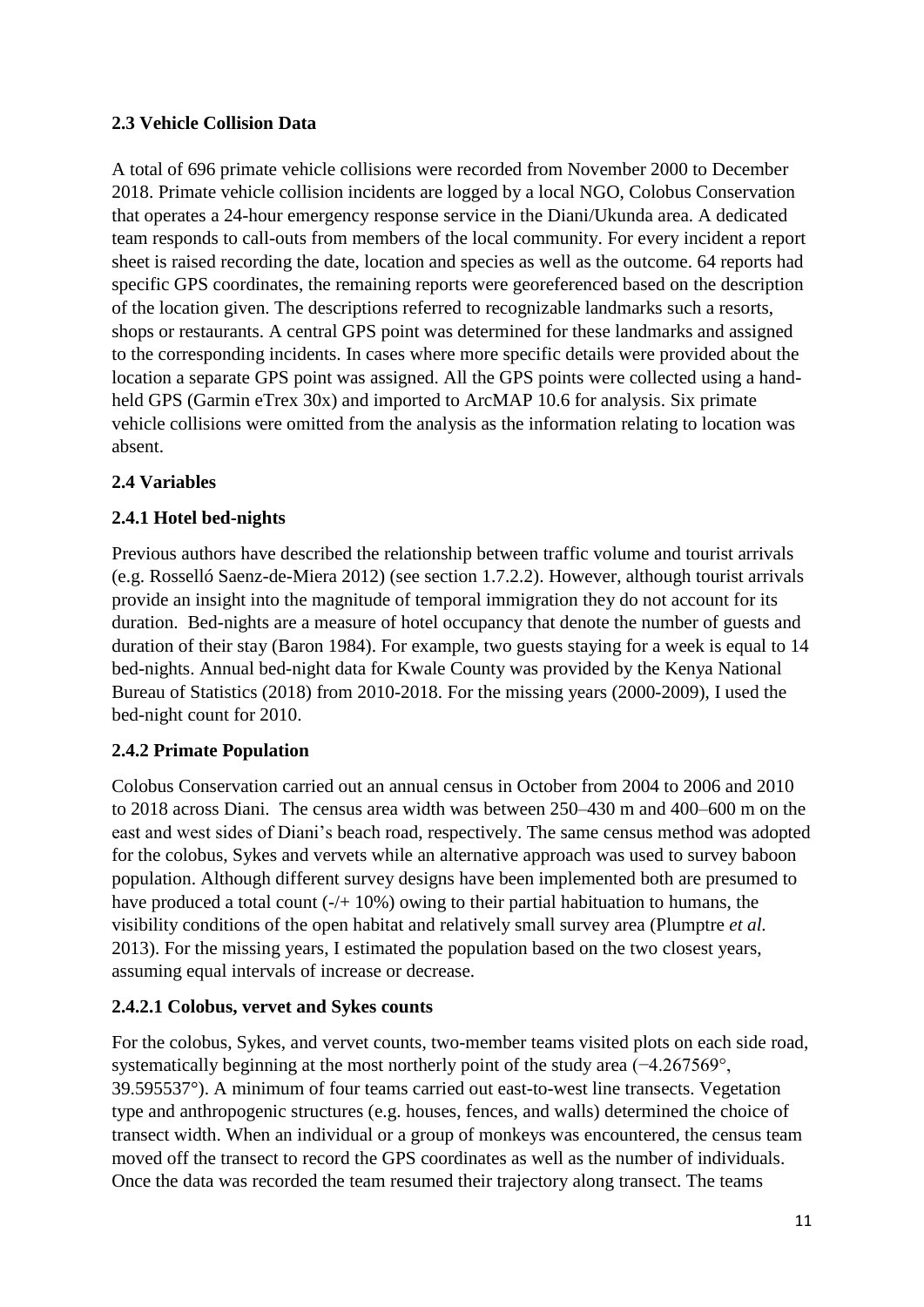walked at a pace of approximately 1–1.5 km/h. A team leader was positioned on the roadside and coordinated the two census teams on either side of the road to ensure they were moving southwards in parallel. The team leader reviewed data in the field and deleted double counts to avoid pseudo replication. The census was completed over the course of three consecutive days. Transects began at 07:00 and ended at 18:00 with a midday break occurring from 12:30 to 14:00 to ensure surveying took place when the animals were most active.

## **2.4.2.2 Baboon counts**

Unlike the methods outlined above the baboon survey followed a non-linear pattern. Teams of two visited all groups in the Census area across a one-week period. The team positioned themselves ahead of the group and waited for all baboons to cross a stationary linear object such as a fence, road or wall. Researchers were no closer than 5m from the focal group and no further than 15 m. As the group crossed the chosen linear structure, one researcher called to a recording individual. The teams conducted the counts for each group three to six times. The mode of these repeated counts was used to determine total counts.

## **2.4.3 Speedbumps**

Eight speedbumps have been installed along Diani beach road at unequal intervals. Their locations were geo-referenced using hand-held GPS (Garmin eTrex 30x) and imported into ArcMap 10.6. Speedbump locations were selected by Kwale district's Rural Roads Authority (KRA) based on a combination of community requests and road traffic accident records (verbal communication). In 2014, the whole road was resurfaced, and 6 speedbumps were installed. The final two speedbumps were installed in 2018 and therefore omitted from the analysis as they fell outside the study period.

## **2.4.4 Curves and intersections**

Diani beach road is almost entirely linear apart from a single section of the road that has an Sshaped curve. The two points of inflection for the curve were identified using the "curves and lines" add-on in ArcMAP 10.6, their coordinates were (-4.315677, 39.573708) and (- 4.320871, 39.573032). Although there are several intersections along Diani beach road, most of them are small dirt roads that do not experience high traffic volumes. As a result, I chose to focus on the main T junction located at -4.290504, 39.585931. This junction is of significance because it connects Diani to Ukunda, which is the largest urban settlement in Kwale district and is where most of Diani's workforce reside (NEMA 2017). Moreover, the fastest route from Diani to Moi international airport or Mombasa (Kenya's second largest city) requires vehicle to transit through this junction.

## **2.5 Analysis**

## **2.5.1 KDE+ Hotspot identification**

KDE+ method developed by Bíl *et al*. (2013) was implemented to visualise collision hotspots. This nonparametric approach builds on the traditional Kernel Density Estimate (KDE) method (Chung *et al.* 2011), which estimates the probability density function of the underlying data by using a symmetrical kernel function of a predefined bandwidth, thereby identifying hotspots through an additive process. However, one of the inherent weakness of applying a conventional KDE is that it fails to provide a measure of statistical significance of hotspots (Bíl *et al.* 2013, Bíl *et al.* 2016). KDE+ selects and ranks significant clusters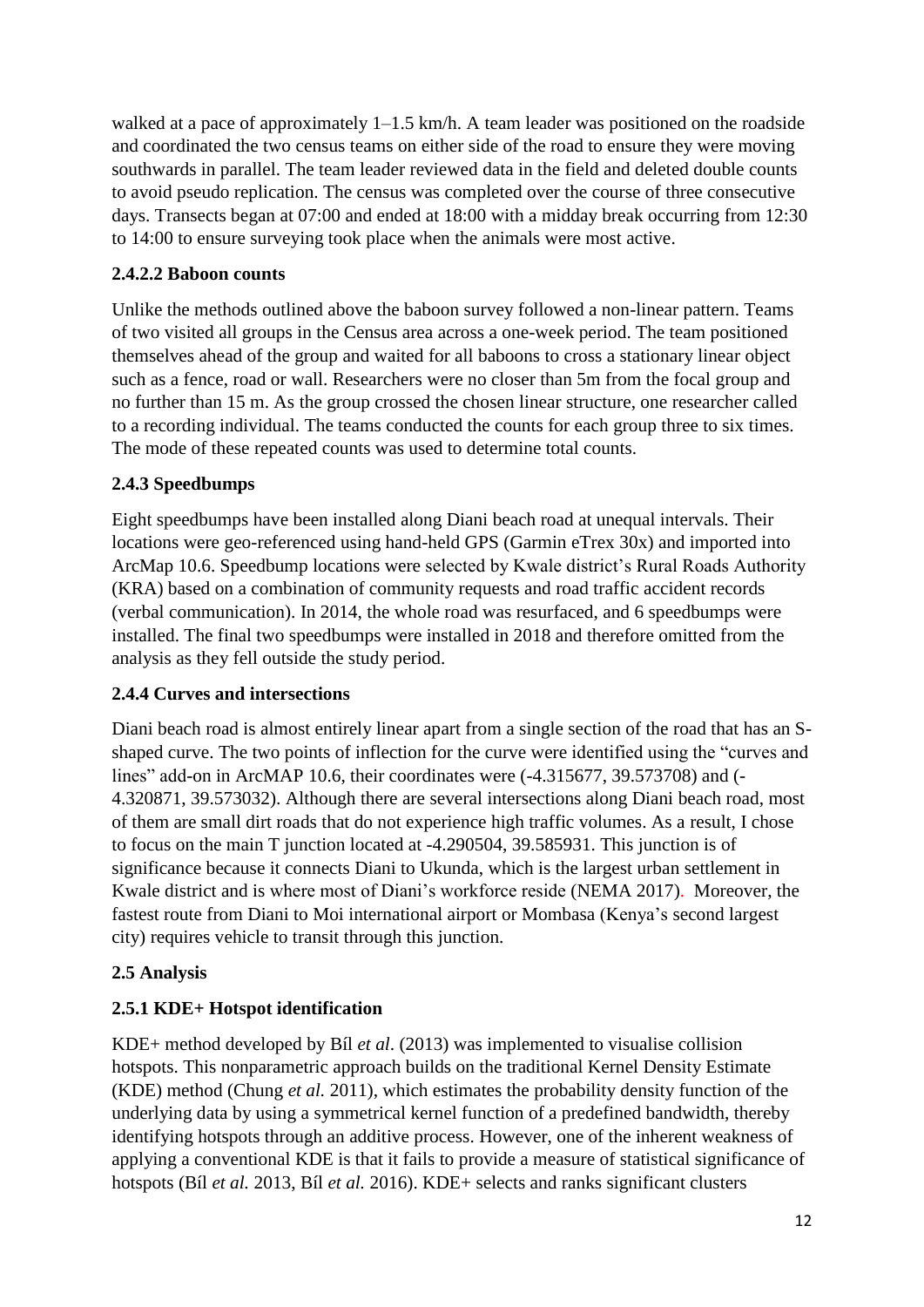according to strength by objectively determining a threshold through repeated random simulations (Monte Carlo method). Hotspot strength is mainly determined by the number of incidents within the cluster and its length (Bíl *et al.* 2016).

The KDEplus 3.0 ArcMAP toolbox was downloaded and the analysis performed for the whole dataset (Fig. 2) and subsequently repeated for 4-year time brackets. The same approach was used to identify species specific hotspots (Fig. 3). A 100m bandwidth was selected and 800 simulations were used to map the hotspot patterns based on the recommendations made by Bíl *et al*. (2016). In addition to the hotspot maps, the location, length, density, rank and strength of each cluster was recorded.

## **2.5.2 Hotspot overlap:**

Once the KDE+ analysis was performed across the four species and three time brackets, I tested for the similarity between the different hotspot distribution. The hotspots underwent linear referencing and strength (calculated by KDE+) were plotted in R 3.5.3 (Fig. 4 & 5). I then performed pairwise correlation testing using Pearson's correlation which was ultimately used as a means of comparing the resemblance between different hotspot patterns**.**

# **2.5.3 Model approach**

Generalized linear models (GLMs) were implemented to test for correlations between collision occurrences and the explanatory variables using R (version 3.5.3). Both a Poisson and a quasi-Poisson distribution, the latter to correct for the slight over-dispersion in the data. For the global factors (species, annual bed-nights and population count), the model tested their power in determining the collision frequency across the entire length of Diani beach road. Whereas, for the local factors (curves and speedbumps), their power in explaining the higher frequency of collision in certain locations relative to others was measured. To do so, I tested the number of collisions in relation to their proximity to both speedbumps, curves and junctions. As collision locations were only approximations (section 2.3), I chose to divide the road into 100 equal sections. I subsequently measured the distance between each road section and the nearest speedbump and curve or intersection using the 'near' tool in GIS. Meanwhile, the number of collisions in each road section were counted using the 'spatial join' tool. I selected the models with the best fit based on Akaike Information Criteria (AIC) and by systematically removing the variables that did not have a significant effect. As the speedbumps were only installed in 2014, I also tested the explanatory power of the interaction between distance to speedbumps and collisions occurring from 2015 onwards.

## **3.Results**

## **3.1Universal Hotspots**

The KDE+ method identified 14 significant universal hotspots containing 579 (84 %) primate vehicle collisions (Fig. 2). The remaining 111 collisions (16 %) did not fall within clusters. The hotspots account for 38% (3896m) of the total road length. This outcome suggests that almost all primate vehicle collision could be prevented by concentrating mitigation across only percent 38% of total study area. The strongest hotspot (labelled 1 on fig.2) included 56 incidents and was 174m long.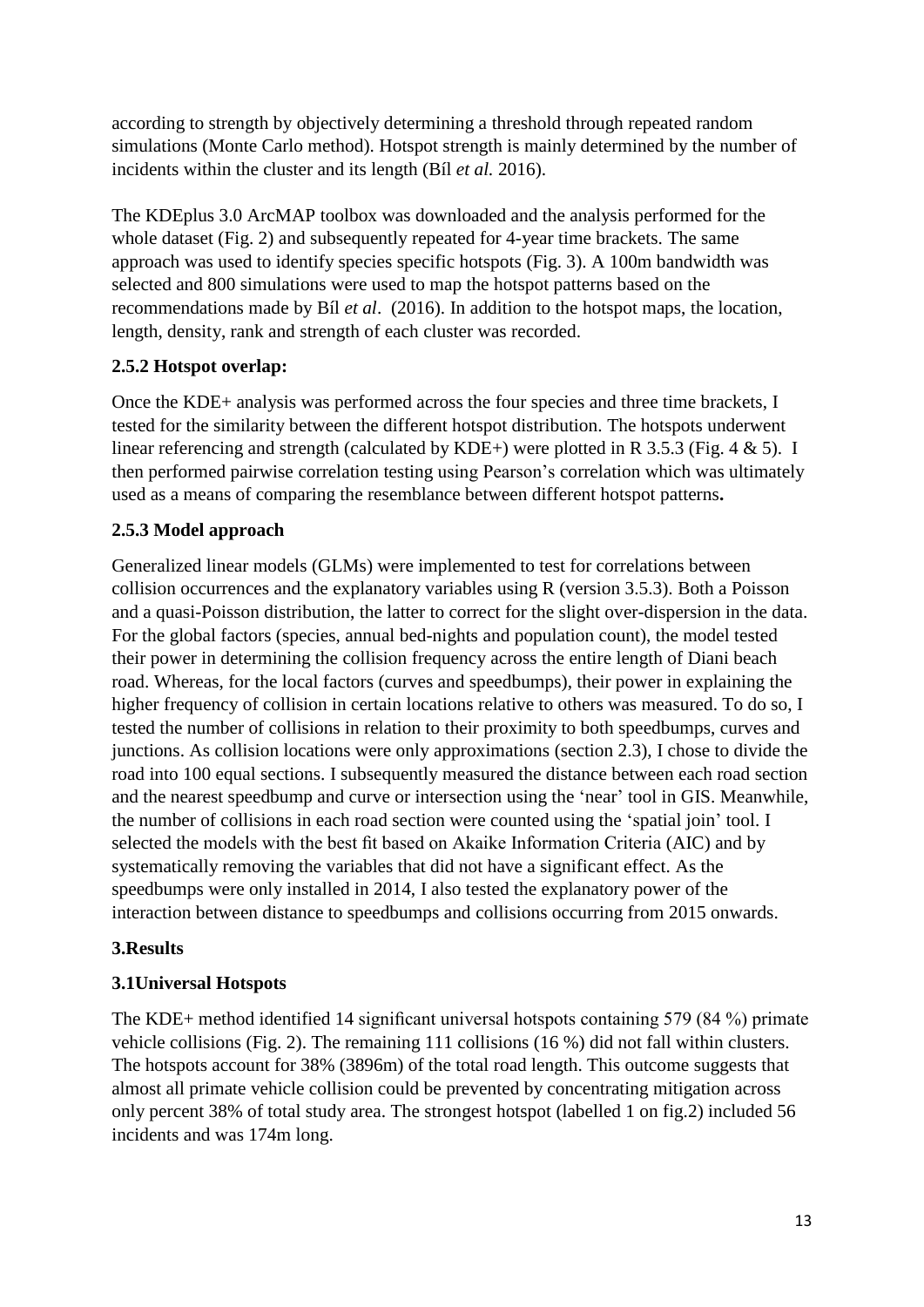

*Figure 2. Universal collision hotspots calculated with KDE+. The hotspots were colour coded according to Strength\*Density<sup>2</sup> . Labelled are the three highest ranking hotspots.*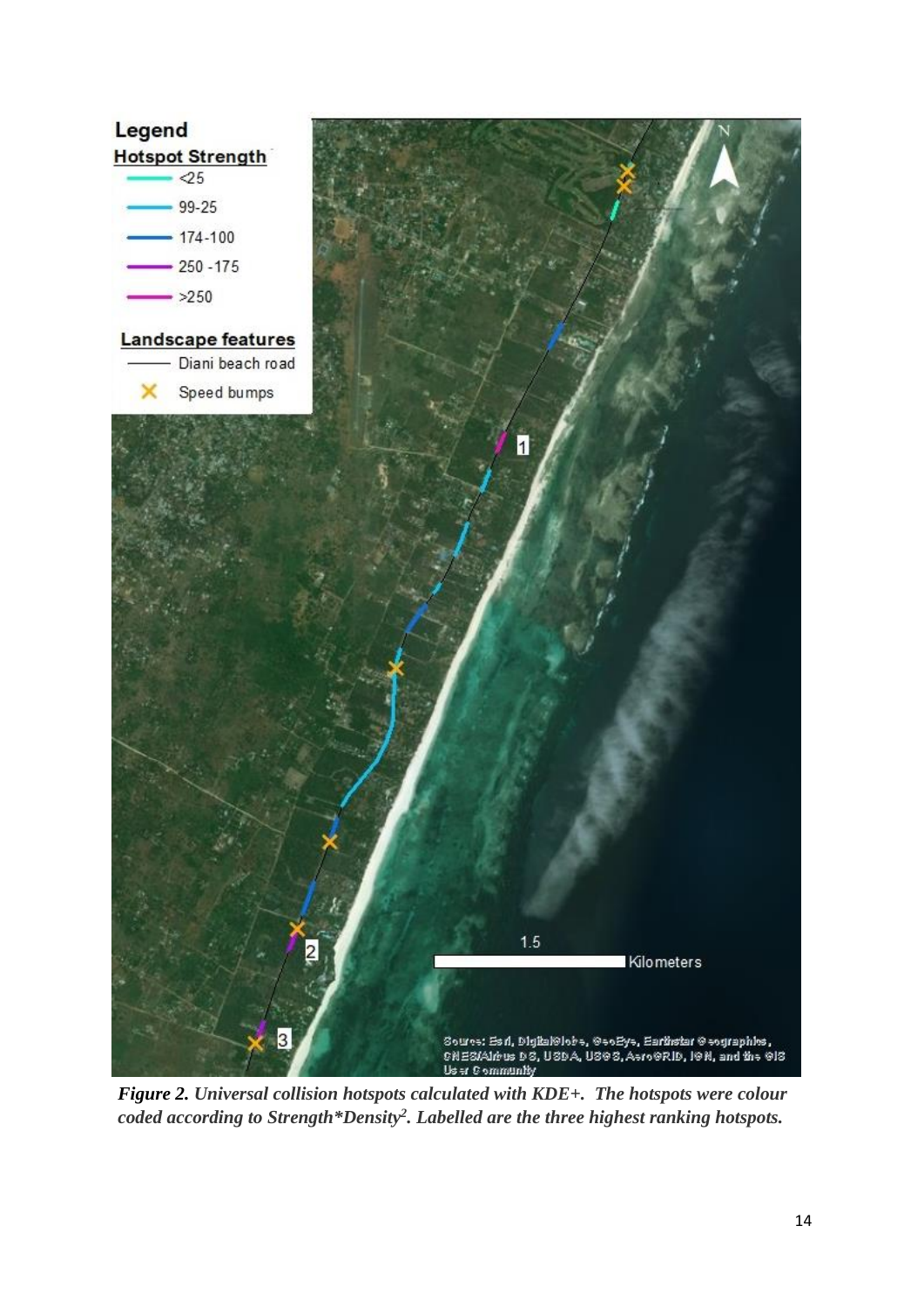

*Figure 3. Baboon (blue), colobus (yellow) , Sykes (green ) and vervet (red) road-kill hotspots calculated with KDE+*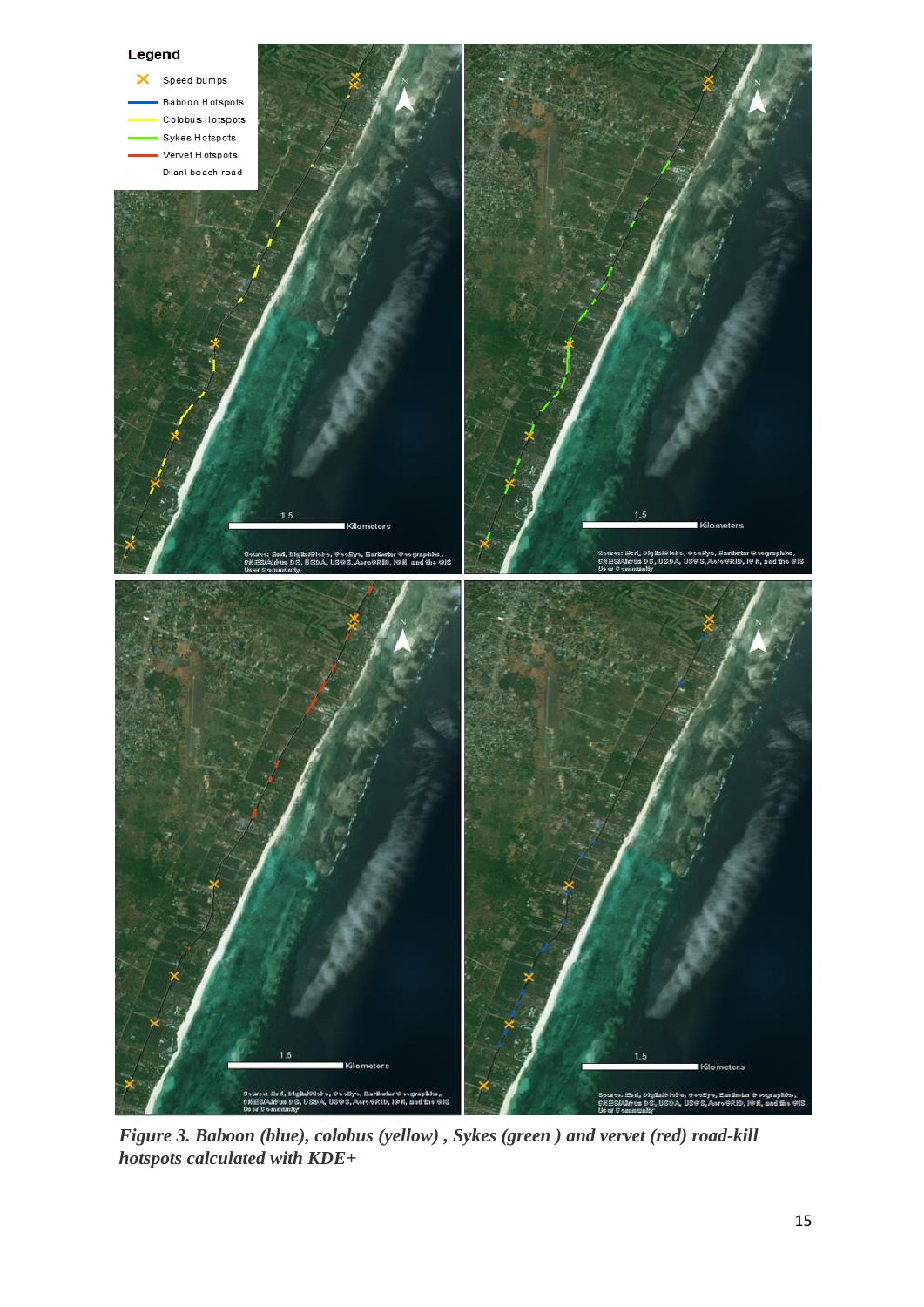#### **3.2 Species specific Hotspots**

A total of 56 species specific hotspots were identified (Figure 3, Table 1). Between 74-84% of incidents were fell within the hotspots demonstrating that primate vehicles collisions were also highly aggregated at even a species level.

| <b>Species</b> | Number of<br><b>Clusters</b> | Number of<br>points in cluster | % of points<br>in cluster | <b>Total length of</b><br>clusters | % of road<br>which<br>cluster |
|----------------|------------------------------|--------------------------------|---------------------------|------------------------------------|-------------------------------|
| <b>Baboon</b>  | 13                           | 32                             | 74.4                      | 1065                               | 10.4                          |
| <b>Colobus</b> | -17                          | 135                            | 81.3                      | 1947                               | 19                            |
| <b>Sykes</b>   | 16                           | 317                            | 84.1                      | 2789                               | 27.2                          |
| <b>Vervet</b>  | 10                           | 86                             | 82.7                      | 1409                               | 13.8                          |

*Table 1. Summary table of species specific KDE+ analysis* 

#### **3.3 Hotspot patterns over time**

A significant relationship was found between the spatial distribution of hotspots for all three time brackets (Table 2), although the strength of the relationship varied considerably. The strongest correlation was found between 2006-20011 and 2012-2017 (Pearson's coefficient = 0.66) suggesting the highest degree of spatial fidelity between these two periods. Four hotspots have remained stable over the course of the entire study period starting at approximately 3200m, 4500m, 8700m and 9100m (Figure 4).

| <b>TIME BRACKET 1</b> | <b>TIME BRACKET 2</b> | <b>PEARSON'S</b><br><b>CORRELATION</b><br><b>COEFFICIENT</b> | <b>P-VALUE</b> |
|-----------------------|-----------------------|--------------------------------------------------------------|----------------|
| 2000-2005             | 2006-2011             | 0.29                                                         | < 0.001        |
| 2000-2005             | 2012-2017             | 0.28                                                         | < 0.001        |
| 2006-2011             | 2012-2017             | 0.66                                                         | < 0.001        |

*Table 2. Summary table of Pearson's correlations between hotspot distribution pattern over time*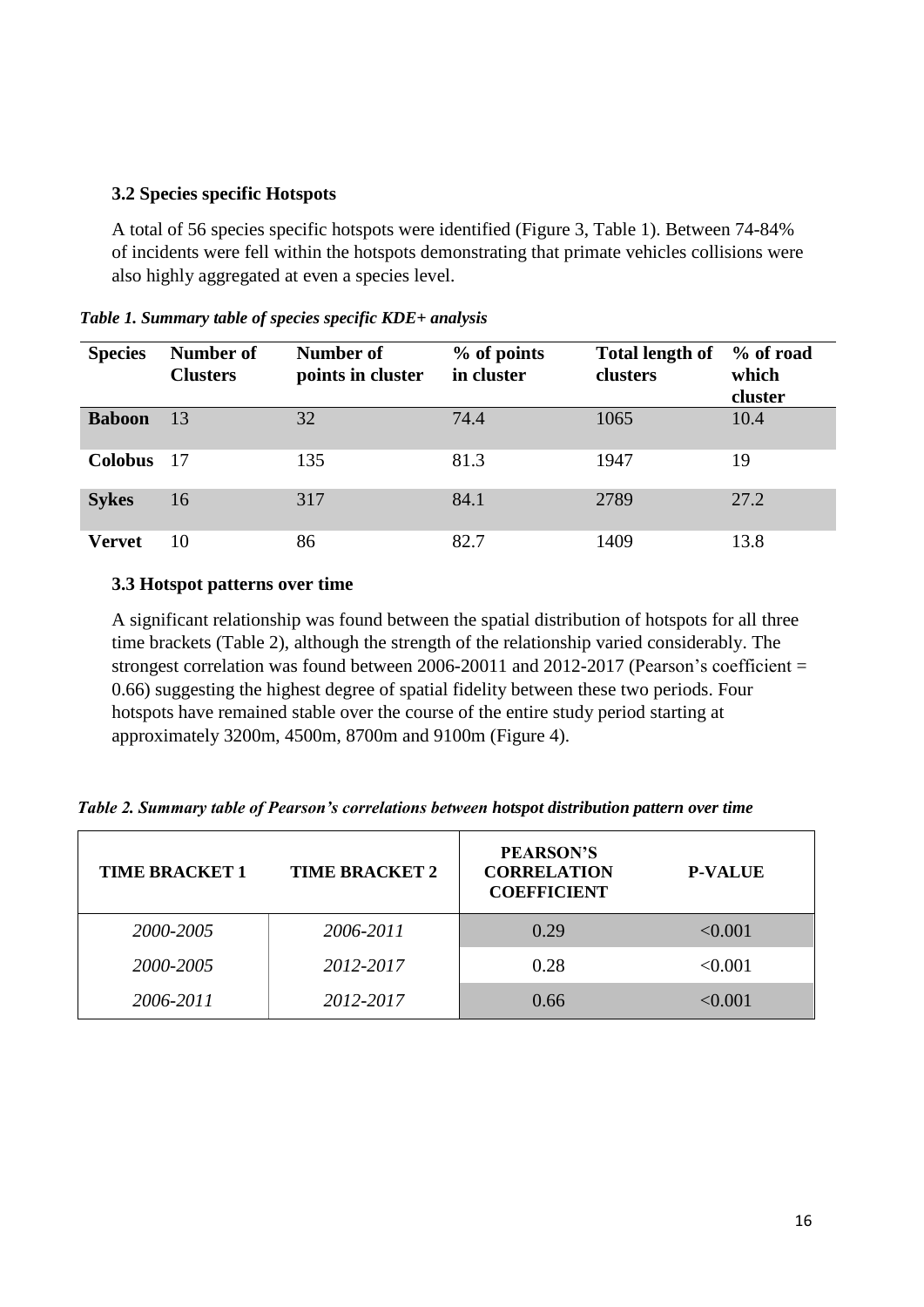

 *Figure 4. Graph illustrating the evolution of the hotspot distribution over time*

#### **3.4 Interspecific hotspot similarities**

A degree of overlap was found between all hotspot patterns apart from the baboon and vervets, where no significant correlation was found ( $p > 0.05$ ). Interesting, both the strongest hotspot for the baboons and colobus as well as for the Sykes and vervet overlapped demonstrating that the most high-risk areas were universal. The highest degree of similarity was between Sykes and vervet (Pearson's coefficient  $= 0.45$ ) and the Sykes and colobus (Pearson's coefficient =0.44) hotspot patterns. Overall the baboon hotspot distribution was the most dissimilar to all other species (table 2).

| <b>Species 1</b> | <b>Species 2</b> | <b>Pearson's correlation</b><br>coefficient | <b>P-value</b> |
|------------------|------------------|---------------------------------------------|----------------|
| <b>Baboon</b>    | Colobus          | 0.28                                        | < 0.001        |
| <b>Baboon</b>    | <b>Sykes</b>     | 0.27                                        | < 0.001        |
| <b>Baboon</b>    | Vervet           | $-0.03$                                     | >0.05          |
| Colobus          | <b>Sykes</b>     | 0.44                                        | < 0.001        |
| Colobus          | Vervet           | 0.30                                        | < 0.001        |
| <b>Sykes</b>     | Vervet           | 0.45                                        | < 0.001        |

*Table 2. Summary table of Pearson's correlations between species hotspot distribution patterns*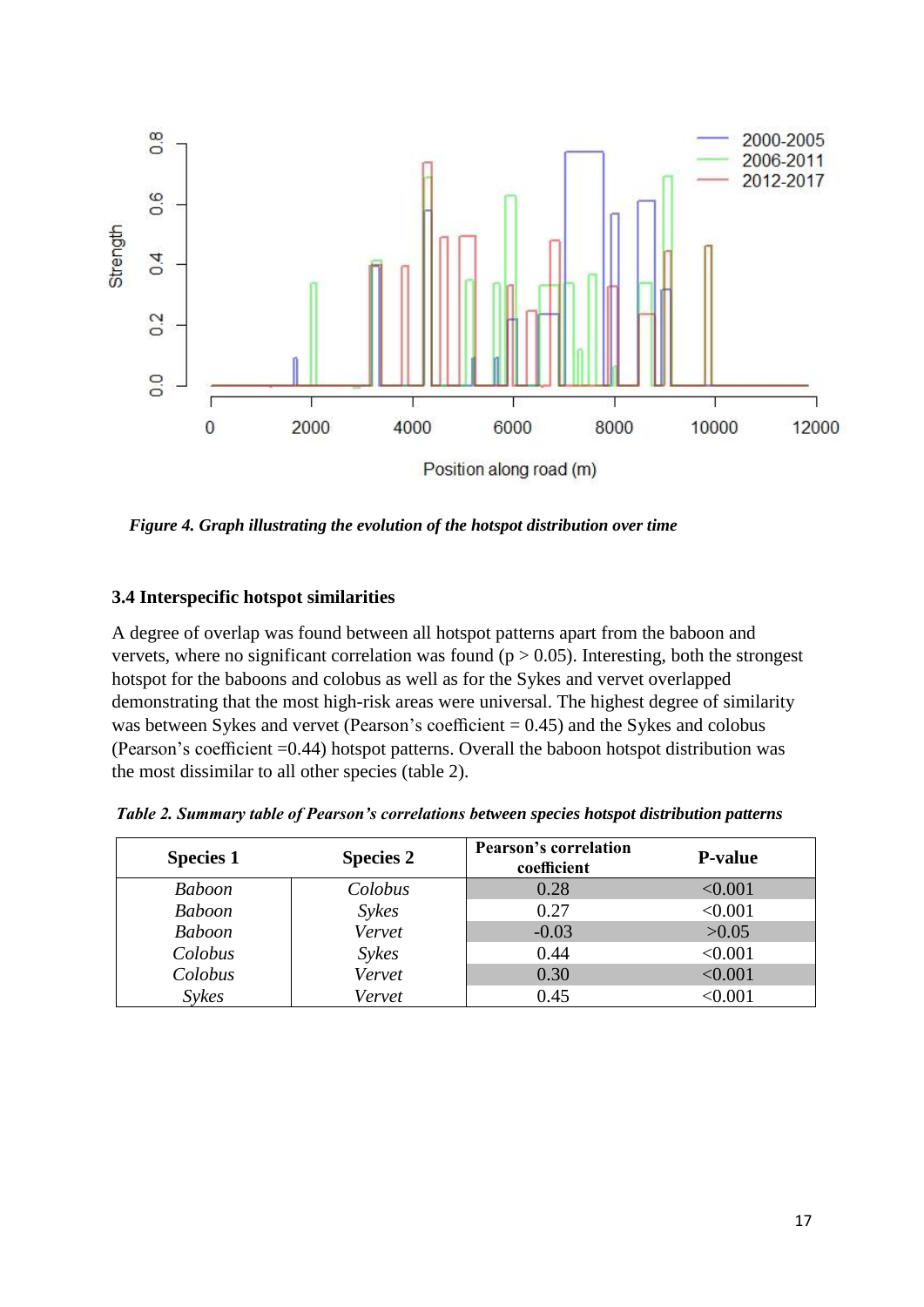

*Figure 5. Graph illustrating the extent of interspecific hotspot similarity.*

#### **3.5 Model**

Model selection indicated that species was a key determinant of collision frequency  $(p<0.001)$  (Table 5). Meanwhile, the other two global factors; population size (t=0.09, p= 0.37) and bed-nights( $t = 0.40$ ,  $p = 0.69$ ) did not have a significant effect on collision frequency and were therefore excluded from the final model. The distance to curve  $(t= -3.70, p<0.001)$ and distance to speedbump\* Post  $2014(t=2.41, p<0.05)$  were also significant determinants of collision locations (see Table 1). Interestingly, the results indicate that speedbump locations were positively correlated to higher collision frequencies prior to 2015 when interventions were installed (estimate  $=3.636e-04$ , p  $<0.001$ ).

| <b>Model</b> | <b>Species</b> | <b>Bed-</b><br>nights | Primate | Distance Distance to<br>Population to curve speedbump | Post<br>2014     | <b>Speedbump</b><br>x2014 | $\bf AIC$ | <b>AAICc</b> |
|--------------|----------------|-----------------------|---------|-------------------------------------------------------|------------------|---------------------------|-----------|--------------|
|              |                | $\pm$                 |         |                                                       | $\boldsymbol{+}$ | $\pm$                     | 6916      | 2992         |
|              | $\pm$          |                       |         | $\pm$                                                 | $^{+}$           | $^{+}$                    | 4986      | 362          |
| 3            | +              |                       |         |                                                       |                  |                           | 4640      | 16           |
| 4            | $\pm$          |                       |         |                                                       |                  |                           | 4624      | $\mathbf{0}$ |
| 5            |                |                       |         |                                                       |                  |                           | 4644      | 20           |
|              | $^+$           |                       |         |                                                       |                  |                           | 4660      | 36           |
|              |                |                       |         |                                                       |                  |                           | 4986      | 62           |

*Table 4. Akaike's Information Criterion (AIC) and ΔAICc Top 7 Candidate models based on AIC for primate vehicle collision frequency fitted to a Poisson distribution. For each model '+' shows whether the specific parameter is included into the model*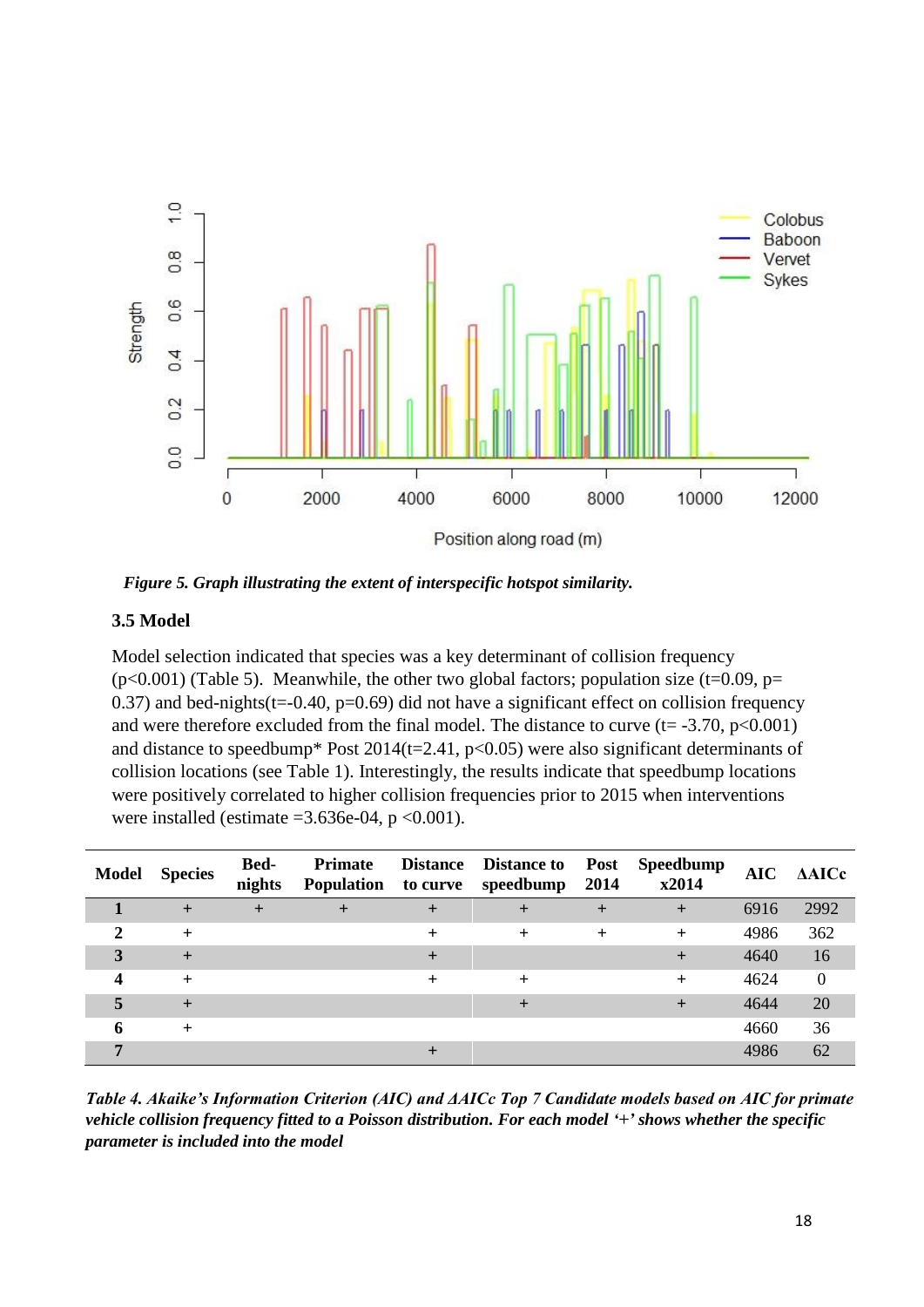This suggests that although speedbumps are designed to reduce pedestrian or vehicle crashes, they were also placed in areas prone to higher rates of primate vehicle collisions. The most parsimonious model (AIC =4624) included species, proximity to curves, proximity to speedbump\* post 2014, all other variables were omitted.

| <b>Parameter</b>   | <b>Estimate</b> | <b>SE</b>   | <b>T-Value</b> | Lower $95%$<br>CI | <b>Upper</b><br>95% CI | <b>Significance</b> |
|--------------------|-----------------|-------------|----------------|-------------------|------------------------|---------------------|
| Species            |                 |             |                |                   |                        |                     |
| Colobus            | $1.346e+00$     | 2.866e-01   | 6.21           | 2.56              | 5.82                   | P<0.001             |
| <b>Sykes</b>       | $2.148e+00$     | 3.138e-01   | 6.84           | 5.96              | 12.90                  | P<0.001             |
| Vervet             | 8.811e-01       | 2.233e-01   | 3.95           | 1.57              | 3.98                   | P<0.001             |
| Bed-nights         | $-1.001e-07$    | 2.515e-07   | $-0.40$        | $\mathbf{1}$      |                        | $P=0.69$            |
| Population         | 4.296e-05       | 4.562e-04   | 0.09           | $\mathbf{1}$      |                        | $P=0.37$            |
| Year > 2014        | $-1.697e-01$    | 1.874e-01   | $-0.91$        | 0.58              | 1.22                   | P<0.001             |
| Proximity to curve | $-2.378e-04$    | $6.426e-05$ | $-3.70$        | 1                 |                        | P<0.001             |
| Proximity to Speed | $-3.636e-04$    | $1.023e-04$ | $-3.56$        | $\mathbf{1}$      |                        | P<0.001             |
| bump               |                 |             |                |                   |                        |                     |
| Year>2014*Speed    | 4.762e-04       | 1.973e-04   | 2.41           | $\mathbf{1}$      |                        | P<0.05              |
| bump               |                 |             |                |                   |                        |                     |

 *Table 5. Parameter estimates and test statistics from for all the variables tested using a quasi-Poisson distribution*

#### **4.Discussion**

Using the KDE+ method, primate vehicle collision hotspots were identified. The results of the hotspot analysis support the hypothesis that primate vehicle collisions tend to be clustered, with a large majority of all incidents located within hotspots. Although the distribution of clusters evolved over time, a strong correlation (Pearson's coefficient =0.66) was found between the 2006-11 and 2012-2017 distributions, suggesting hotspot locations have remained more or less fixed over the last 10 years. I believe that changes in hotspot positions from 2006-2011 can be attributed to the rapid landscape modifications during this period which was predominantly precipitated by a boom in tourism across Kenya from 2003(Mwanguni *et al*. 2017). These anthropogenic habitat changes altered the distributions of primates in Diani and consequently their road-crossing routes. In late 2013 the tourist industry hits a dip, from there onwards tourist arrival patterns fluctuate and investment wanes (Mwanguni *et al*. 2017). As result, fewer big structural changes took place between 2012- 2017 and the distributions of primate groups stabilise as do their hotspot patterns. These temporal patterns demonstrate that a combination a of permanent (e.g. speed bumps) and semi-permanent (e.g. 'colobridges', see section 2.1) mitigation would produce the best collision prevention strategy, using semi-permanent structures to tackle dynamic hotspots and permanent interventions for established ones.

As predicted, hotspots exhibited species specificity, with each species producing a unique hotspot distribution pattern. However, whilst no two species collision patterns were the same, most were at least loosely correlated, demonstrating that some road sections were universally hazardous. Interestingly, my results seem to reflect previous work on the sympatric associations of these four primates in Diani. Moreno- Black and Maples (1977) reported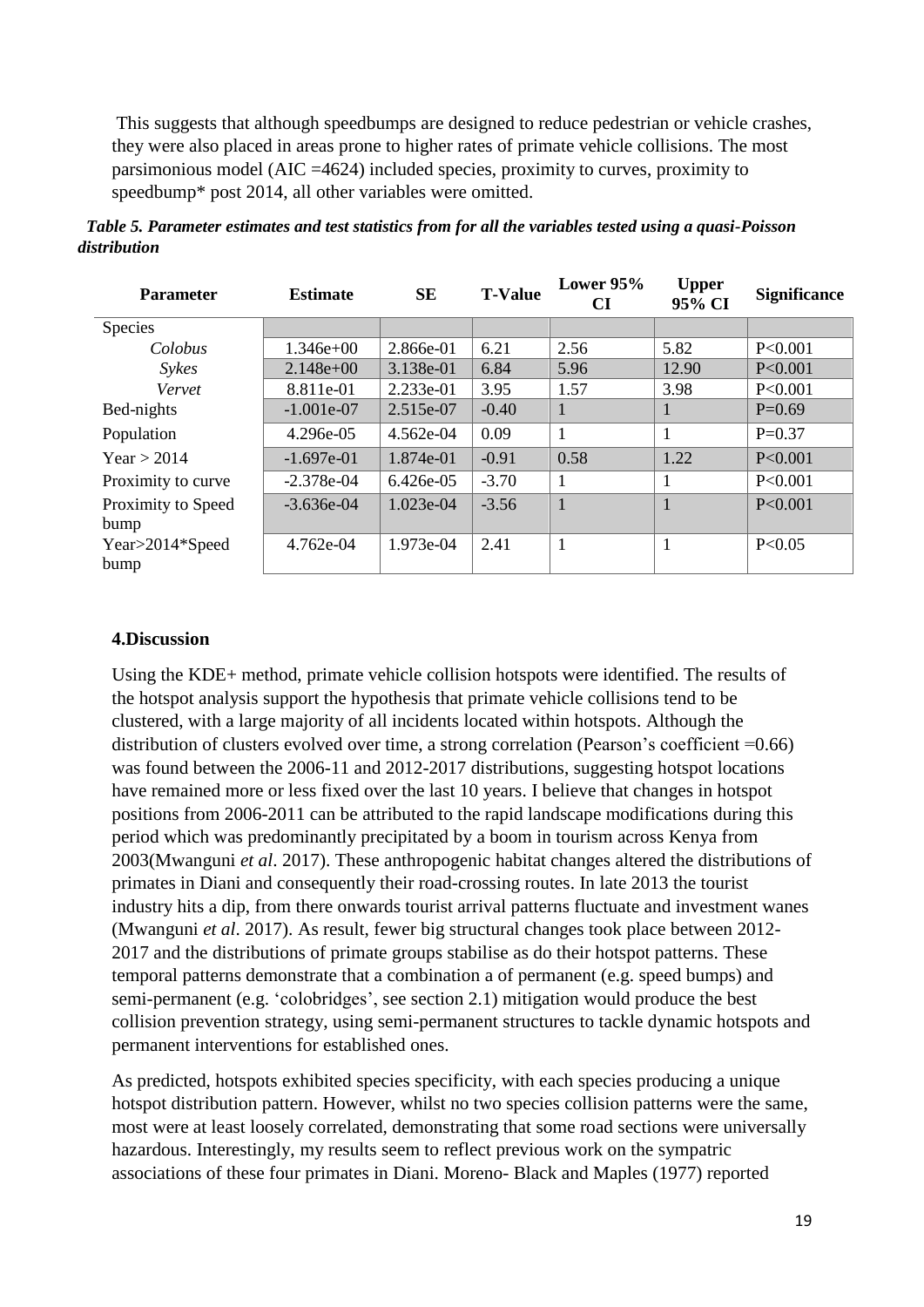frequent colobus- Sykes and Sykes-vervet associations in Diani, noting predominantly passive or neutral interactions between the two. Consequently, the resemblance in their collision patterns could merely be the product of similar spatial occupancy. Likewise, the same study did not observe a single association between baboons and vervets over the course of the 6-month study period, mirroring the lack of correlation between their hotspot patterns. Ultimately, the low level of likeness between baboon hotspots and the other species illustrates their ecological differences.

Indeed, my model demonstrated that baboons were at a significantly lower risk of collision than the other species. This finding can be attributed to numerous factors. Firstly, baboons have been observed to exhibit social vigilance in relation to roads, demonstrating an increased ability to perceive and avoid traffic related risks (Hall 1960, Amick unpublished). Part of the reason they possess a heightened awareness to linear infrastructure is because they are adapted to terrestrial movement and by extension, the evasion of ground predation (Cowlishaw 1994, Amick unpublished). In addition, being large-bodied renders them more conspicuous to drivers and therefore easier to avoid. Not to mention, their size provides an additional incentive for vehicles to avoid them as they could incur significant damage upon collision.

The colobus and Sykes were the two most vulnerable species to traffic related mortality. Again, this can be ,in part, attributed to their body size, as smaller objects are generally harder to detect from a moving vehicle (Barthemless and Brooks 2010). Moreover, these results are consistent with those of Amick (unpublished), demonstrating the two species have strikingly similar road-crossing behaviour. Both species exhibited low levels of traffic vigilance and were seldom observed to abort crossing attempts, even under risky circumstances (i.e. when a vehicle is approaching). The higher risk of collision in Sykes  $(exp(estimate) = 8.77)$  than in colobus  $(exp(estimate) = 3.86)$ , is likely a product of their larger home ranges (see section 2.2.4) resulting in more frequent road encounters and therefore a greater exposure to road related risks.

Contrary to my predictions neither of the other two global factors (traffic volume and population size) had a significant effect on the frequency of primate vehicle collisions and were therefore excluded from the final model. Although an apparent the relationship exists between traffic volume and collisions, it should be acknowledged that increases in volume can affect other traffic parameters such a flow and speed (Davis 1998). An increase in the number of vehicles on the road often results in a reduction in speed owing to congestion (Davis 1998). Speed is another factor that has been closely linked traffic accidents (Seiler 2005, Danks and Porter 2010). So, whilst tourist arrivals may increase vehicle volume, the simultaneous decreases in traffic speed could explain why there was no appreciable difference primate vehicle collision frequency.

Furthermore, although tourist numbers may broadly determine traffic volume, bed-nights fail to capture the how the composition of the vehicle fleet has evolved over time. Owing to the privatized nature of the public transport sector in Kenya, vehicle sizes and passenger capacities vary greatly (Ogot *et al.* 2018). For example, matatus, public minibuses that carry between 10-14 passengers, were once ubiquitous up and down the coast. However, from January 2011, a directive was issued by the government phasing out 14 seaters; this combined with heighten securities threats in relation to terrorism warnings, prompted a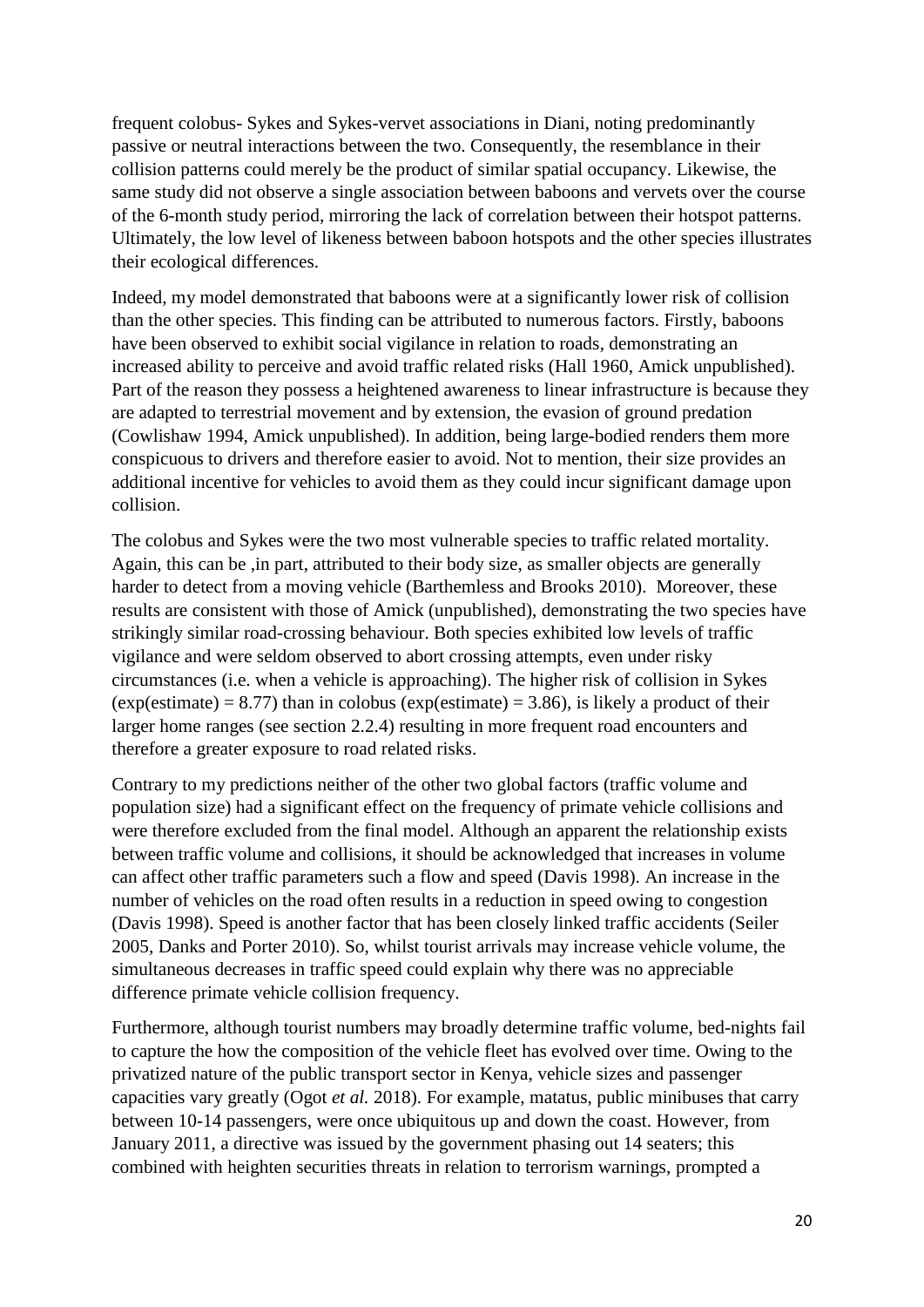marked shift towards smaller capacity operators (e.g. tuk-tuks and motorbikes) Ommeh *et al*. 2015). Although the demand remained fixed, as the number of passengers stayed the same, there was still a net increase in vehicle volume owing to changes in the average vehicle size (Ogot *et al.* 2018). It is therefore plausible, that hotel bed-nights are not an appropriate proxy for vehicle volume as they cannot reflect the structural changes in transport sector.

Likewise, primate abundance did not have significant impact on the occurrence of primate vehicle collisions. Caution should be taken interpreting this result as population sizes did not vary significantly throughout the study period. Moreover, a limitation of this study was that it failed to consider relative abundance or distribution of individuals across the study site which could have provided a more complete picture of how local primate densities affect collision patterns.

In accordance with my predictions, proximity to curves and junctions were positively correlated to high local collision densities. This was an expected result given that many of collision hotspots highlighted by the KDE+ were in the vicinity of these road features (Figure 2/3). As previously stated, intersections and sinuous road sections provide the drivers and primates with a much shorter response time to avoid collision and therefore represent particularly hazardous road sections (section 1.7.3.1). Furthermore, when considering the universal hotspot distribution, the high-risk zone extends for some distance after leaving the actual points of inflection. The extended influence of the curve can be explained by the tendency of vehicles to accelerate after a curve thereby creating a short stretch of road predisposed to speeding and hazardous driving.

Local collision frequencies decreased with proximity to speed bumps thereby confirming that they are an effective means of mitigation. The results of the GLM also demonstrated that prior to the installation of the speed bumps, their locations were positively correlated with collision occurrence. As speed bumps were installed in relation to human traffic accident reports, this shows that the incidence of primate vehicle collisions and human vehicle collisions are closely interconnected. This finding is significant because it provides an additional impetus to persuade decision makers a governmental level to install speed bumps at primate hotspot location, as they will most likely provide concurrent benefit to human road safety. Moreover, this finding also supports the hypothesis that speed is an important determinant in vehicle collisions along Diani beach road.

#### **5. Implications for mitigation**

The adoption of hot-spots analysis enables practitioners to focus their limited resources in micro-places where collisions are concentrated. the KDE+ method is a particularly advantageous hotspot approach as not only does it provide a method of visualising high-risk areas but also a means of comparing relative risk along the road. Consequently, KDE+ results can be used to systematically prioritise locations for the placement of interventions in Diani based on an objectively determined strength parameter. Combined with the results of the GLM, I have come up with a set of specific recommendations for the deployment of mitigation along Diani beach road to reduce the occurrence of primate vehicle collisions.

An obvious starting point is the placement of mitigation, such as speedbumps, in areas with the highest universal relative risk. Figure 2 indicates the 3 strongest universal hotspots; these three hotspots are comprised of 20 % of the collisions and just 5% of the total road length. B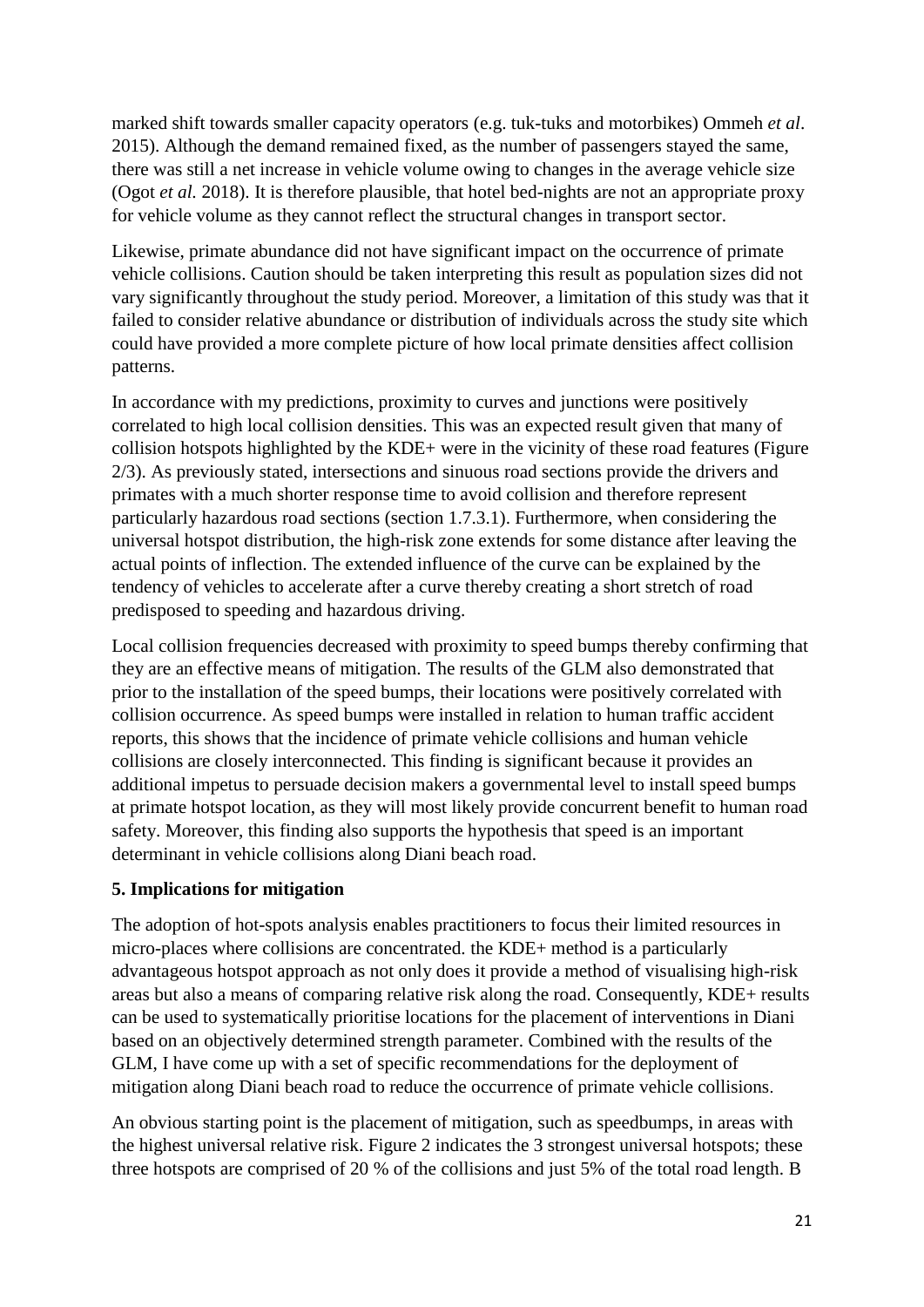installing speed bumps along these sections of road a significant reduction in collisions is to be expected. Moreover, the temporal analysis revealed that the strongest universal hotspot has remained fixed over the entire study period and is, in fact, increasing in strength suggesting this location is the best candidate for permanent mitigation.

Another area that needs to be taken into consideration for a multi-species approach is accidents along the curve. The model results found a strong correlation between the proximity to a curve and collisions occurrence. Moreover, although the hotspot along the curve was not one the strongest according to the KDE+ analysis it was still identified as significant and was comprised of the largest number of collisions (n=175). The main reason for which this hotspot did not rank as strongly is that the collisions were spread across the entire curve rather than being concentrated at a single position.

Previous research has demonstrated that area of influence for speed bumps is limited to ~130 m on roads with a speed limit of 50km/h (Ziolkowski 2014). This makes them an appropriate intervention for tackling the smaller hotspots (<200m) but not as effective for dealing with larger road sections such the curve which is 1495m long. As a result, an alternative means of mitigation is needed to manage collisions along the curve. The use of fencing in conjunction with overpasses has been used effectively to reduce wildlife vehicle collisions where the relative risk is spread across a large area. In some cases, the number of local collisions was reduced by at least 80% (Clevenger *et al*. 2001). However, this approach has only been successful in relation to large ungulates such as deer and elk. Give the climbing ability of primates, the design and implementation of fencing and over passes would need considerable investigation to ensure the right results were obtained.

#### **6. Conclusions**

This study confirms that primate vehicle collisions are not evenly distributed in space but are aggregated into collision hotspots. The KDE+ method was used to visualise and rank highrisk road sections thereby providing a basis upon which mitigation resources can be allocated. Although the hotspot patterns did change over time the most significant hotspots remained fixed, suggesting that complimentary permanent and semi-permanent interventions would produce the best results. The hotspot clustering exhibited species specific patterns, probably owing to intrinsic biological differences. However, further analysis of the revealed some areas of overlap indicating universally hazardous zones that should therefore be prioritised for mitigation.

To gain a better understanding of variables responsible for creating the distribution of collisions a generalized linear model was used. The results of the model demonstrated that neither vehicle volume (using bed-nights as a proxy) nor primate abundance were powerful explanatory factors for the frequency of collisions. However, the GLM did reveal that species were unequally affected by road related mortality. Sykes and Colobus were found to be particularly vulnerable, possibly owing to their lack of traffic vigilance stemming from their maladaptation to gauging terrestrial threats. Meanwhile the proximity to curves, intersections or speedbumps were found to be significant local factors demonstrating the road features and geometry are important determinants of primate vehicle collisions.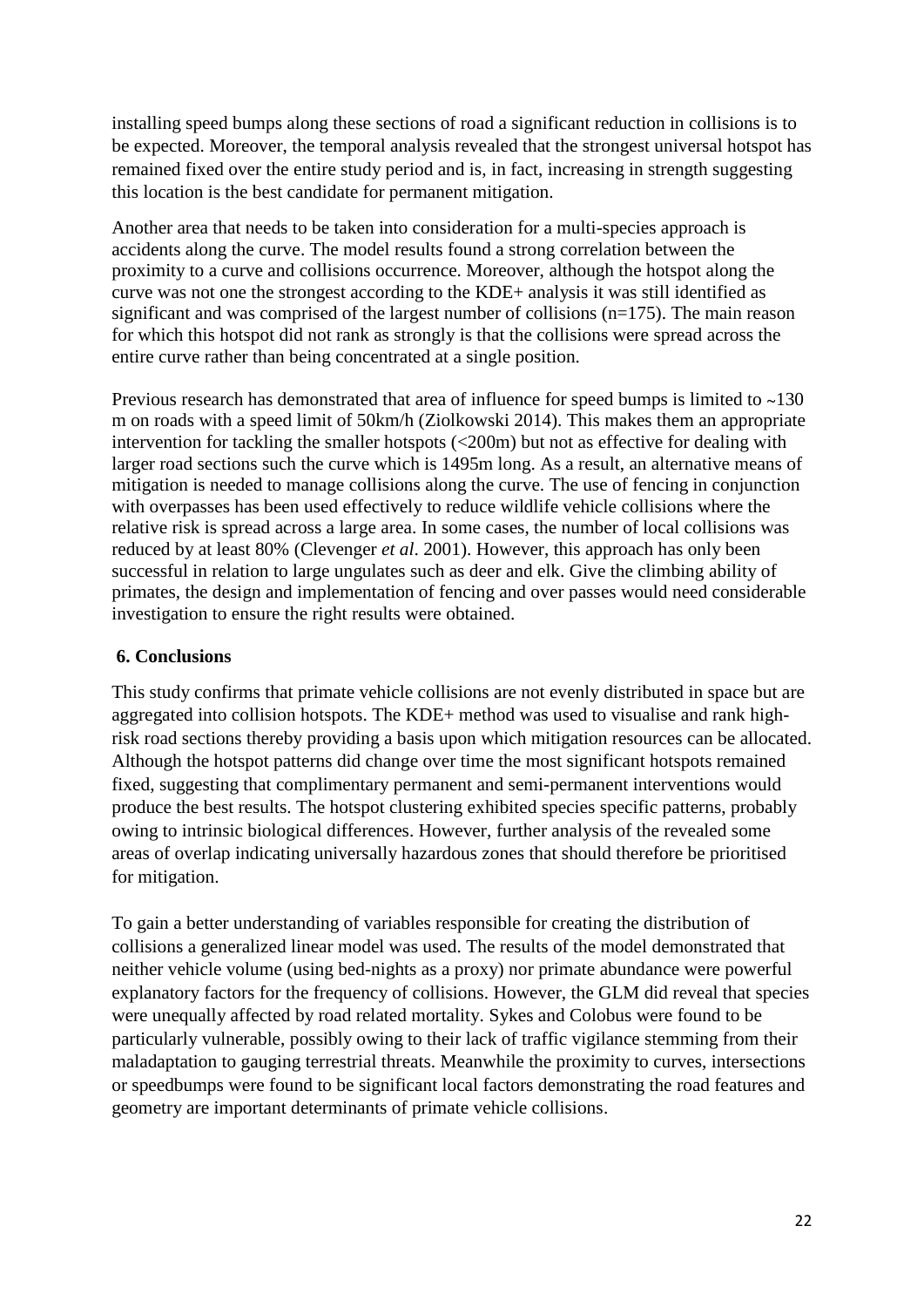To the best of my knowledge, this is the first study to examine primate vehicle collision patterns and evaluate the combination of global and local factors responsible for producing them. While a variety of other variables, such as habitat type, speed and topography still need to be investigated, this project represents an initial understanding of an under researched area of primate conservation.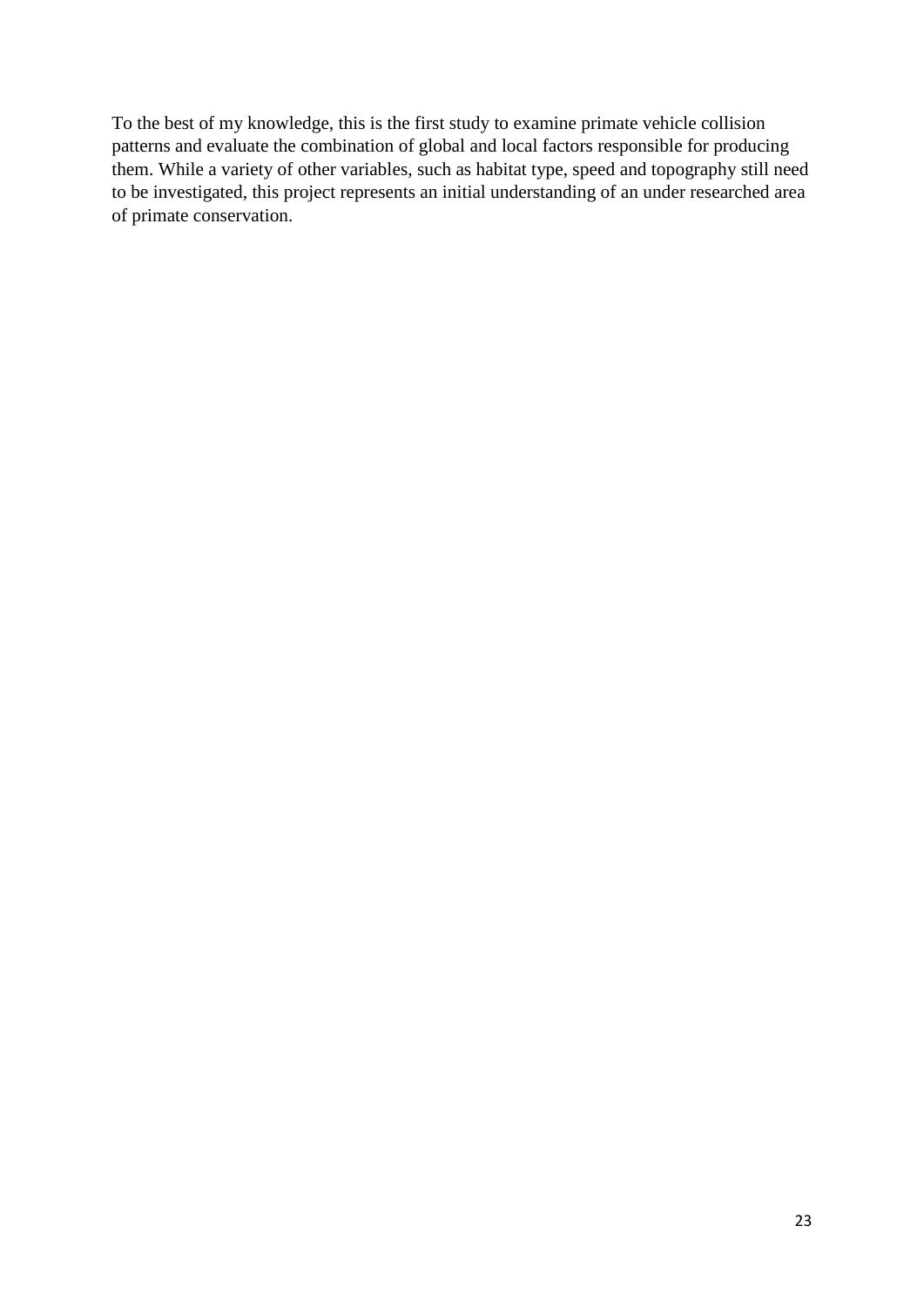#### **References:**

- Alamgir, M., Campbell, M.J., Sloan, S., Goosem, M., Clements, G.R., Mahmoud, M.I. & Laurance, W.F. 2017, "Economic, socio-political and environmental risks of road development in the tropics", *Current Biology,* vol. 27, no. 20, pp. R1130-R1140.
- Altmann, J. & Muruthi, P. 1988, "Differences in daily life between semiprovisioned and wild‐feeding baboons", *American Journal of Primatology,* vol. 15, no. 3, pp. 213-221.
- Altmann, J., Schoeller, D., Altmann, S.A., Muruthi, P. & Sapolsky, R.M. 1993, "Body size and fatness of free‐living baboons reflect food availability and activity levels", *American Journal of Primatology,* vol. 30, no. 2, pp. 149-161.
- Altmann, S.A. 1974, "Baboons, space, time, and energy", *American Zoologist,* vol. 14, no. 1, pp. 221-248.
- Amick, D. Unpublished, *Road Crossing Behaviour of Four Wild Primates in Diani, Kenya*, Masters Thesis, University of Roehampton.
- Anderson, J., Cowlishaw, G. & Rowcliffe, J. 2007, "Effects of forest fragmentation on the abundance of Colobus angolensis palliatus in Kenya's coastal forests", *International Journal of Primatology,* vol. 28, no. 3, pp. 637-655.
- Aresco, M.J. 2005, "The effect of sex-specific terrestrial movements and roads on the sex ratio of freshwater turtles", *Biological Conservation,* vol. 123, no. 1, pp. 37-44.
- Asensio, N., Murillo‐Chacon, E., Schaffner, C.M. & Aureli, F. 2017, "The effect of roads on spider monkeys' home range and mobility in a heterogeneous regenerating forest", *Biotropica,* vol. 49, no. 4, pp. 546-554.
- Baron, R.R. 1984, "Tourism terminology and standard definitions", *The Tourist Review,* vol. 39, no. 1, pp. 2-4.
- Barthelmess, E.L. 2014, "Spatial distribution of road-kills and factors influencing road mortality for mammals in Northern New York State", *Biodiversity and Conservation,*  vol. 23, no. 10, pp. 2491-2514.
- Barve, N., Barve, V., Jiménez-Valverde, A., Lira-Noriega, A., Maher, S.P., Peterson, A.T., Soberón, J. & Villalobos, F. 2011, "The crucial role of the accessible area in ecological niche modeling and species distribution modeling", *Ecological Modelling,* vol. 222, no. 11, pp. 1810-1819.
- Bentley-Condit, V.K. 2009, "Food choices and habitat use by the Tana River yellow baboons (Papio cynocephalus): a preliminary report on five years of data", *American Journal of Primatology: Official Journal of the American Society of Primatologists,* vol. 71, no. 5, pp. 432-436.
- Biggs, J., Sherwood, S., Michalak, S., Hansen, L. & Bare, C. 2004, "Animal-related vehicle accidents at the Los Alamos national laboratory, New Mexico", *The Southwestern Naturalist,* , pp. 384-394.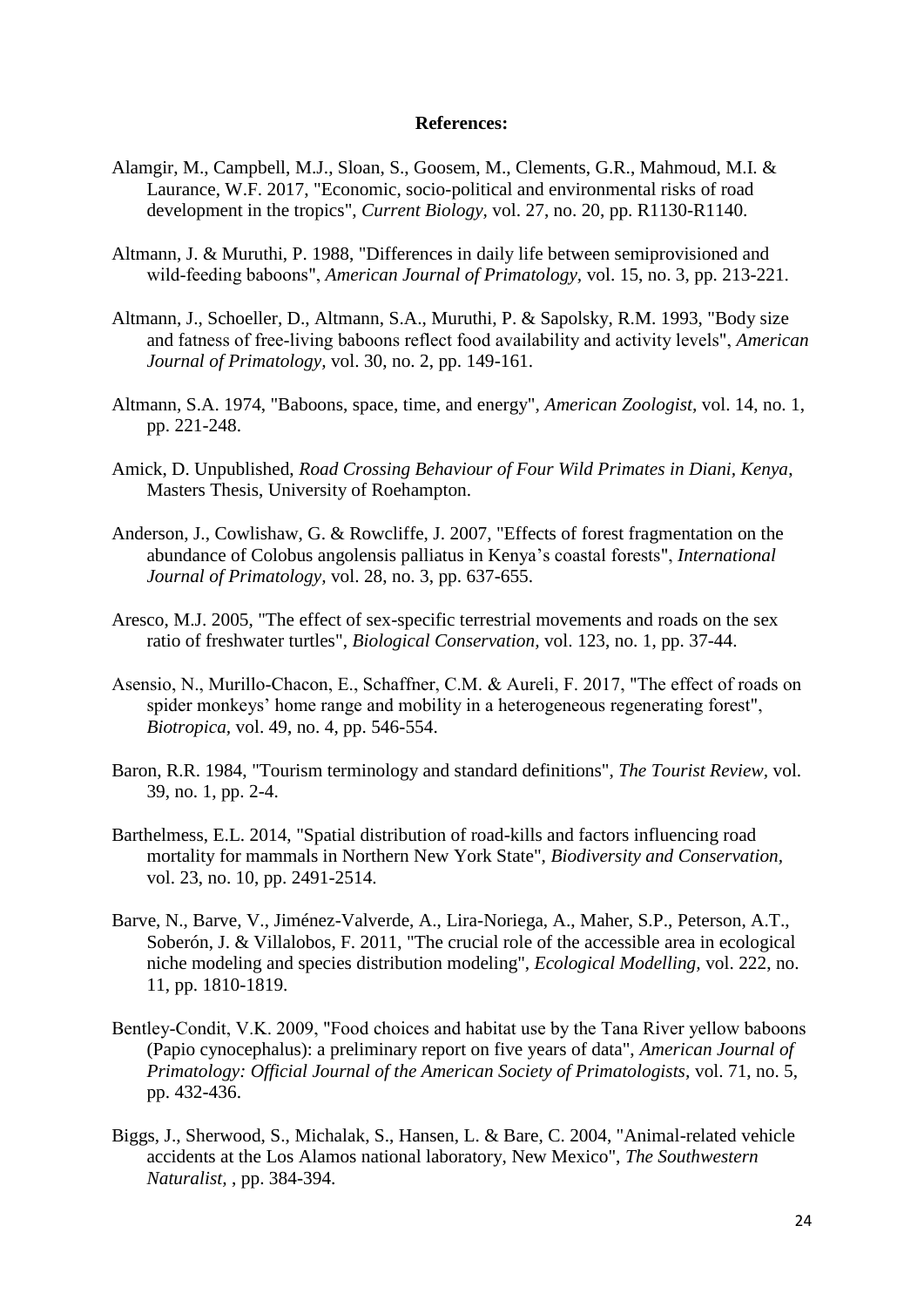- Bíl, M., Andrášik, R., Duľa, M. & Sedoník, J. 2019, "On reliable identification of factors influencing wildlife-vehicle collisions along roads", *Journal of environmental management,* vol. 237, pp. 297-304.
- Bíl, M., Andrášik, R. & Janoška, Z. 2013, "Identification of hazardous road locations of traffic accidents by means of kernel density estimation and cluster significance evaluation", *Accident Analysis & Prevention,* vol. 55, pp. 265-273.
- Bíl, M., Andrášik, R., Svoboda, T. & Sedoník, J. 2016, "The KDE software: a tool for effective identification and ranking of animal-vehicle collision hotspots along networks", *Landscape Ecology,* vol. 31, no. 2, pp. 231-237.
- Bissonette, J.A. & Kassar, C.A. 2008, "Locations of deer–vehicle collisions are unrelated to traffic volume or posted speed limit", *Human-Wildlife Conflicts,* vol. 2, no. 1, pp. 122- 130.
- Bronikowski, A.M. & Altmann, J. 1996, "Foraging in a variable environment: weather patterns and the behavioral ecology of baboons", *Behavioral Ecology and Sociobiology,* vol. 39, no. 1, pp. 11-25.
- Bryson-Morrison, N., Tzanopoulos, J., Matsuzawa, T. & Humle, T. 2017, "Activity and habitat use of chimpanzees (Pan troglodytes verus) in the anthropogenic landscape of Bossou, Guinea, West Africa", *International Journal of Primatology,* vol. 38, no. 2, pp. 282-302.
- Butynski, T.M. 1990, "Comparative ecology of blue monkeys (Cercopithecus mitis) in highand low‐density subpopulations", *Ecological Monographs,* vol. 60, no. 1, pp. 1-26.
- Chung, Y. & Lindsay, B.G. 2011, "A likelihood-tuned density estimator via a nonparametric mixture model" in *Nonparametric Statistics And Mixture Models: A Festschrift in Honor of Thomas P Hettmansperger* World Scientific, , pp. 69-89.
- Cibot, M., Bortolamiol, S., Seguya, A. & Krief, S. 2015, "Chimpanzees facing a dangerous situation: a high-traffic asphalted road in the sebitoli area of kibale national park, Uganda", *American Journal of Primatology,* vol. 77, no. 8, pp. 890-900.
- Clarke, G.P., White, P.C. & Harris, S. 1998, "Effects of roads on badger Meles meles populations in south-west England", *Biological Conservation,* vol. 86, no. 2, pp. 117- 124.
- Clevenger, A.P., Chruszcz, B. & Gunson, K.E. 2003, "Spatial patterns and factors influencing small vertebrate fauna road-kill aggregations", *Biological Conservation,* vol. 109, no. 1, pp. 15-26.
- Clevenger, A.P., Chruszcz, B. & Gunson, K.E. 2001, "Highway mitigation fencing reduces wildlife-vehicle collisions", *Wildlife Society Bulletin,* , pp. 646-653.
- Cowlishaw, G. 1994, "Vulnerability to Predation in Baboon Populations", *Behaviour,* vol. 131, no. 3, pp. 293-304.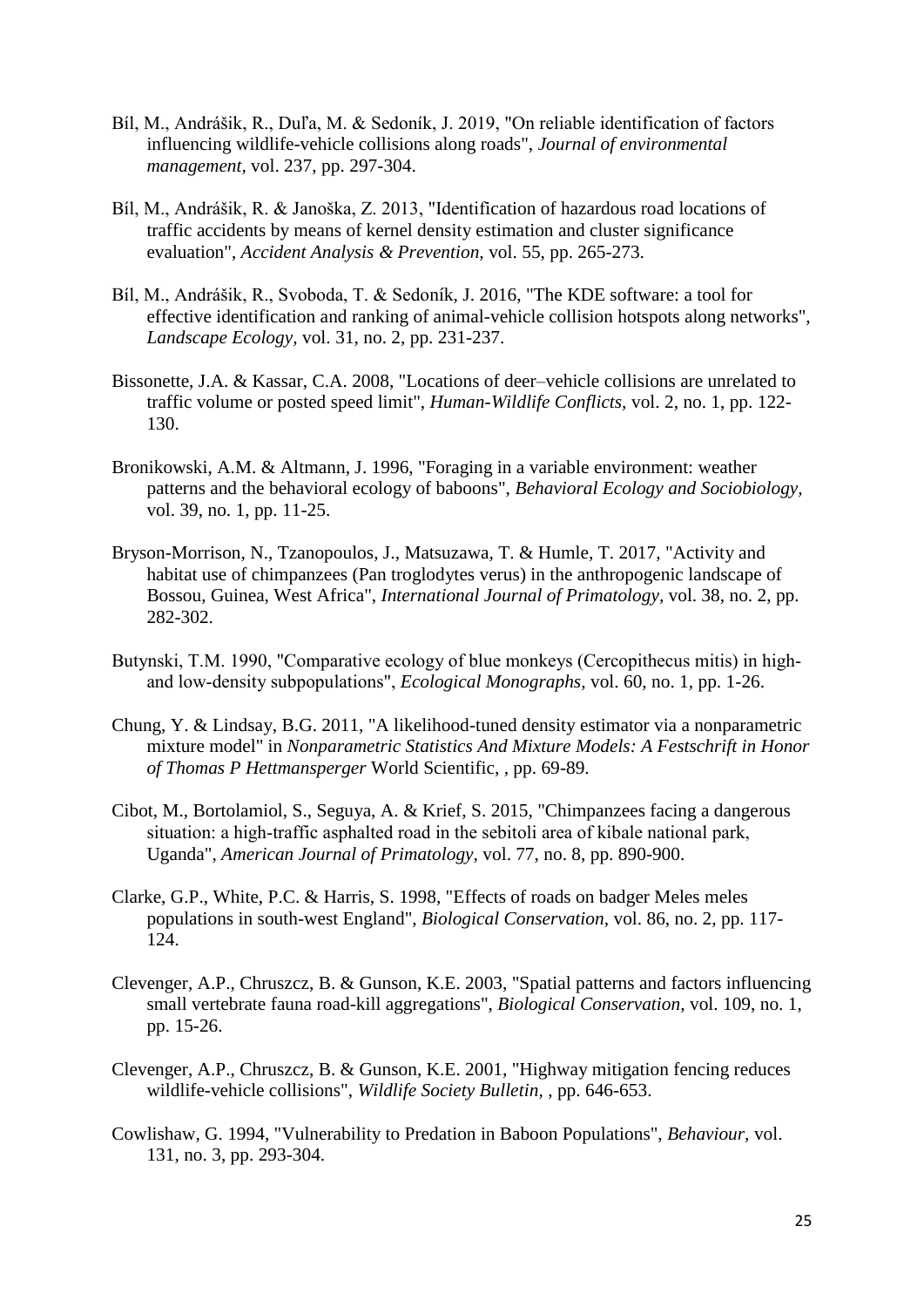- Danks, Z.D. & Porter, W.F. 2010, "Temporal, spatial, and landscape habitat characteristics of moose—vehicle collisions in Western Maine", *The Journal of Wildlife Management,* vol. 74, no. 6, pp. 1229-1241.
- Davis, G.A. 1998, "Method for estimating effect of traffic volume and speed on pedestrian safety for residential streets", *Transportation Research Record,* vol. 1636, no. 1, pp. 110- 115.
- de Freitas, C.H., Justino, C.S. & Setz, E.Z. 2015, "Road-kills of the giant anteater in southeastern Brazil: 10 years monitoring spatial and temporal determinants", *Wildlife Research,* vol. 41, no. 8, pp. 673-680.
- De Jong, Y.A. & Butynski, T.M. 2012, "The primates of East Africa: country lists and conservation priorities", *African Primates,* vol. 7, no. 2, pp. 135-155.
- De Vos, A. & Omar, A. 1971, "Territories and movements of sykes monkeys (Cercopithecus mitis kolbi neuman) in Kenya", *Folia primatologica; international journal of primatology,* vol. 16, no. 3, pp. 196-205.
- Dean, W. & Milton, S. 2003, "The importance of roads and road verges for raptors and crows in the Succulent and Nama-Karoo, South Africa", *Ostrich-Journal of African Ornithology,* vol. 74, no. 3-4, pp. 181-186.
- Donaldson, A. 2017, *Rehabilitation release of vervet monkeys (Chlorocebus pygerythrus hilgerti) in south coast Kenya: A Scientific Approach,* .
- Dunham, N.T. 2013, *Positional behavior and habitat use of Peters' Angola black and white colobus monkey (Colobus angolensis palliatus) in structurally distinct areas of the Diani Forest, Kenya,* .
- Dunham, N.T. 2011, "Coping with Forest Fragmentation: A Comparison of Colobus angolensis palliatus dietary diversity and behavioral plasticity in the East Sagara Forest, Tanzania.", .
- Dunham, N.T. & Lambert, A.L. 2016, "The role of leaf toughness on foraging efficiency in Angola black and white colobus monkeys (Colobus angolensis palliatus)", *American Journal of Physical Anthropology,* vol. 161, no. 2, pp. 343-354.
- Estrada, A., Garber, P.A., Rylands, A.B., Roos, C., Fernandez-Duque, E., Di Fiore, A., Nekaris, K.A., Nijman, V., Heymann, E.W. & Lambert, J.E. 2017, "Impending extinction crisis of the world's primates: Why primates matter", *Science advances,* vol. 3, no. 1, pp. e1600946.
- Fahrig, L. & Rytwinski, T. 2009, "Effects of roads on animal abundance: an empirical review and synthesis", *Ecology and society,* vol. 14, no. 1.
- Foerster, S. 2009, *Feeding ecology, social behavior and physiological responses to stressors in blue and Syke's monkeys (Cercopithecus mitis stuhlmanni and C. m. albogularis),*  Columbia University.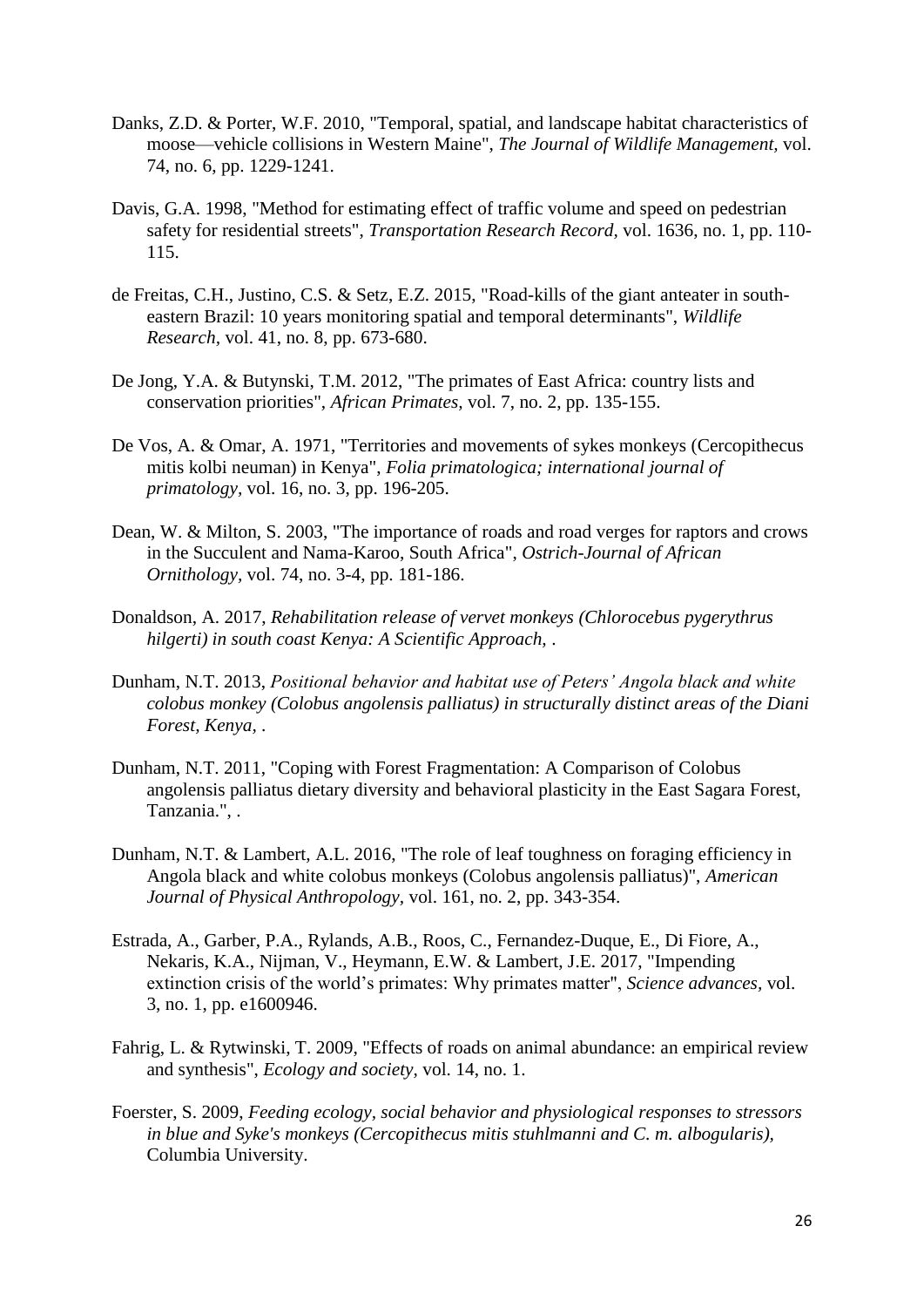- Forman, R.T. & Alexander, L.E. 1998, "Roads and their major ecological effects", *Annual Review of Ecology and Systematics,* vol. 29, no. 1, pp. 207-231.
- Garcia-Gonzalez, C., Campo, D., Pola, I.G. & Garcia-Vazquez, E. 2012, "Rural road networks as barriers to gene flow for amphibians: species-dependent mitigation by traffic calming", *Landscape and Urban Planning,* vol. 104, no. 2, pp. 171-180.
- Glista, D.J., DeVault, T.L. & DeWoody, J.A. 2009, "A review of mitigation measures for reducing wildlife mortality on roadways", *Landscape and Urban Planning,* vol. 91, no. 1, pp. 1-7.
- Gomes, L., Grilo, C., Silva, C. & Mira, A. 2009, "Identification methods and deterministic factors of owl roadkill hotspot locations in Mediterranean landscapes", *Ecological Research,* vol. 24, no. 2, pp. 355-370.
- Graham, T.L., Matthews, H.D. & Turner, S.E. 2016, "A global-scale evaluation of primate exposure and vulnerability to climate change", *International Journal of Primatology,*  vol. 37, no. 2, pp. 158-174.
- Grilo, C., Bissonette, J.A. & Santos-Reis, M. 2009, "Spatial–temporal patterns in Mediterranean carnivore road casualties: consequences for mitigation", *Biological Conservation,* vol. 142, no. 2, pp. 301-313.
- Gunson, K.E., Mountrakis, G. & Quackenbush, L.J. 2011, "Spatial wildlife-vehicle collision models: a review of current work and its application to transportation mitigation projects", *Journal of environmental management,* vol. 92, no. 4, pp. 1074-1082.
- Guter, A., Dolev, A., Saltz, D. & Kronfeld-Schor, N. 2005, "Temporal and spatial influences on road mortality in otters: conservation implications", *Israel Journal of Ecology and Evolution,* vol. 51, no. 3, pp. 199-207.
- Hall, K.R.L. 1960, "Social Vigilance Behaviour of the Chacma Baboon, Papio ursinus", *Behaviour,* vol. 16, no. 3, pp. 261-294.
- Hetman, M., Kubicka, A.M., Sparks, T.H. & Tryjanowski, P. 2019, "Road kills of non‐ human primates: a global view using a different type of data", *Mammal Review,* vol. 49, no. 3, pp. 276-283.
- Huang, H.F. & Cynecki, M.J. 2000, "Effects of traffic calming measures on pedestrian and motorist behavior", *Transportation Research Record,* vol. 1705, no. 1, pp. 26-31.
- Huijser, M.P. & Kociolek, A.V. 2008, "Wildlife-vehicle collision and crossing mitigation measures: a literature review for Blaine County, Idaho", *Western Transportation Institute, Montana State University, Bozeman,* .
- Inbar, M. & Mayer, R.T. 1999, "Spatio-temporal trends in armadillo diurnal activity and road-kills in central Florida", *Wildlife Society Bulletin,* , pp. 865-872.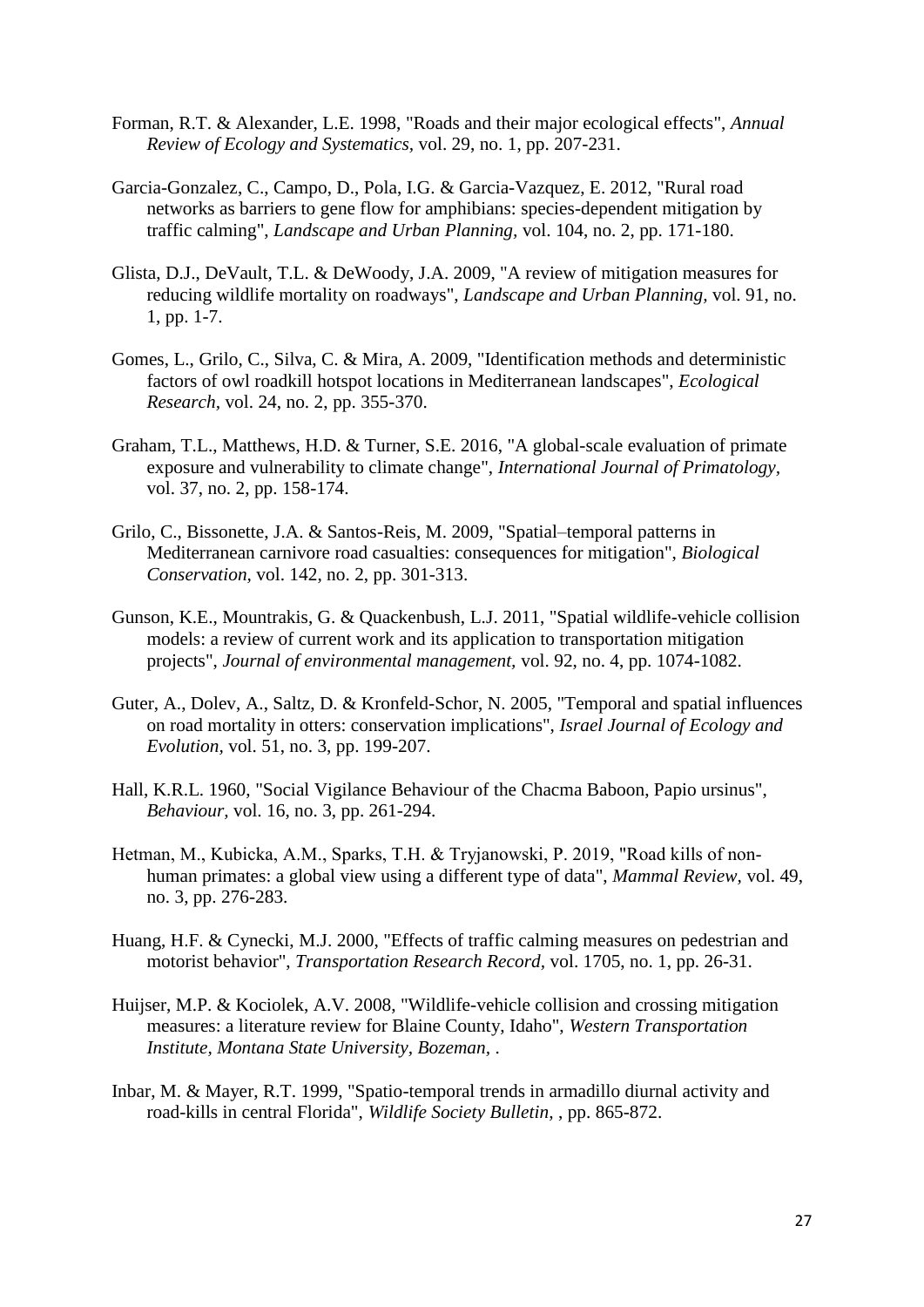- Isbell, L.A., Cheney, D.L. & Seyfarth, R.M. 1990, "Costs and benefits of home range shifts among vervet monkeys (Cercopithecus aethiops) in Amboseli National Park, Kenya", *Behavioral Ecology and Sociobiology,* vol. 27, no. 5, pp. 351-358.
- Isbell, L.A. & Young, T.P. 1993, "Social and ecological influences on activity budgets of vervet monkeys, and their implications for group living", *Behavioral Ecology and Sociobiology,* vol. 32, no. 6, pp. 377-385.
- Johnson, C., Piel, A.K., Forman, D., Stewart, F.A. & King, A.J. 2015, "The ecological determinants of baboon troop movements at local and continental scales", *Movement ecology,* vol. 3, no. 1, pp. 14.
- Jolly, A. 1985, "The Evolution of Primate Behavior: A survey of the primate order traces the progressive development of intelligence as a way of life", *American Scientist,* vol. 73, no. 3, pp. 230-239.
- Jones-Bowen, E. & Pendry, S. 1999, "The threat to primates and other mammals from the bushmeat trade in Africa, and how this threat could be diminished", *Oryx,* vol. 33, no. 3, pp. 233-246.
- Joyce, T.L. & Mahoney, S.P. 2001, "Spatial and temporal distributions of moose-vehicle collisions in Newfoundland", *Wildlife Society Bulletin,* , pp. 281-291.
- Katsis, L., Cunneyworth, P., Turner, K. & Presotto, A. 2018, "Spatial Patterns of Primate Electrocutions in Diani, Kenya", *International Journal of Primatology,* vol. 39, no. 4, pp. 493-510.
- Klöcker, U., Croft, D.B. & Ramp, D. 2006, "Frequency and causes of kangaroo–vehicle collisions on an Australian outback highway", *Wildlife Research,* vol. 33, no. 1, pp. 5-15.
- Lambert, J.E. & Garber, P.A. 1998, "Evolutionary and ecological implications of primate seed dispersal", *American Journal of Primatology,* vol. 45, no. 1, pp. 9-28.
- Land, D. & Lotz, M. 1996, "Wildlife crossing designs and use by Florida panthers and other wildlife in southwest Florida", *Trends in Addressing Transportation Related Wildlife Mortality,* , pp. 323.
- Laurance, W.F. & Balmford, A. 2013, "A global map for road building: roads are proliferating across the planet. Located and designed wisely, they can help rather than harm the environment", *Nature,* vol. 495, no. 7441, pp. 308-310.
- Laurance, W.F., Clements, G.R., Sloan, S., O'connell, C.S., Mueller, N.D., Goosem, M., Venter, O., Edwards, D.P., Phalan, B. & Balmford, A. 2014, "A global strategy for road building", *Nature,* vol. 513, no. 7517, pp. 229.
- Laurance, W.F., Goosem, M. & Laurance, S.G. 2009, "Impacts of roads and linear clearings on tropical forests", *Trends in ecology & evolution,* vol. 24, no. 12, pp. 659-669.
- Lav, A.H., Bilgin, E. & Lav, A.H. 2018, "A fundamental experimental approach for optimal design of speed bumps", *Accident Analysis & Prevention,* vol. 116, pp. 53-68.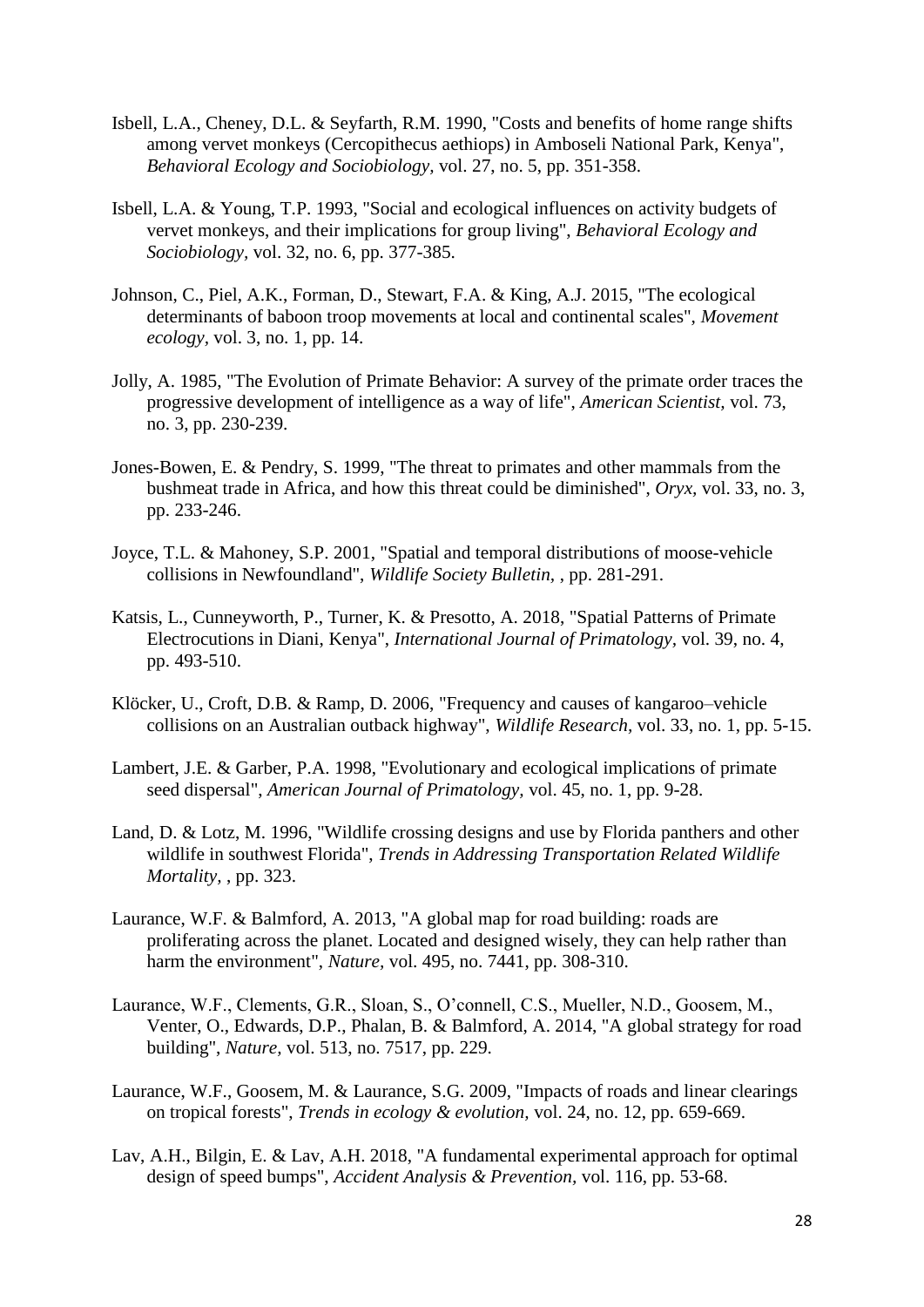- Lee, E., Klöcker, U., Croft, D.B. & Ramp, D. 2004, "Kangaroo-vehicle collisions in Australia's sheep rangelands, during and following drought periods.", *Australian Mammalogy,* vol. 26, no. 2, pp. 215-226.
- Litvaitis, J.A. & Tash, J.P. 2008, "An approach toward understanding wildlife-vehicle collisions", *Environmental management,* vol. 42, no. 4, pp. 688-697.
- Lucas, P.d.S., Alves-Eigenheer, M., Francisco, T.M., Dietz, J.M. & Ruiz-Miranda, C.R. 2019, "Spatial Response to Linear Infrastructures by the Endangered Golden Lion Tamarin.", *Diversity (14242818),* vol. 11, no. 7.
- Mallick, S.A., Hocking, G.J. & Driessen, M.M. 1998, "Road-kills of the eastern barred bandicoot (Perameles gunnii) in Tasmania: an index of abundance", *Wildlife Research,*  vol. 25, no. 2, pp. 139-145.
- Malo, J.E., Suárez, F. & Diez, A. 2004, "Can we mitigate animal–vehicle accidents using predictive models?", *Journal of Applied Ecology,* vol. 41, no. 4, pp. 701-710.
- Martin, L.J., Blossey, B. & Ellis, E. 2012, "Mapping where ecologists work: biases in the global distribution of terrestrial ecological observations", *Frontiers in Ecology and the Environment,* vol. 10, no. 4, pp. 195-201.
- Moreno-Black, G. & Maples, W.R. 1977, "Differential habitat utilizati of four Cercopithecidae in a Kenyan forest", *Folia primatologica; international journal of primatology,* vol. 27, no. 2, pp. 85-107.
- Mwaguni, S., Ayiemba, E. & Onyari, J. 2017, "Dancing to the Tune of Opportunities–Human Settlements Aligned to Share the Jackpot of Kenya's Coastal Tourism Benefits Spoil: The Broth", .
- Myers, N., Mittermeier, R.A., Mittermeier, C.G., Da Fonseca, G.A. & Kent, J. 2000, "Biodiversity hotspots for conservation priorities", *Nature,* vol. 403, no. 6772, pp. 853.
- National Environment Management Authority (NEMA) 2017, *State of the Coast Report II: Enhancing Integrated Management of Coastal and Marine Resources in Kenya*, Nairobi, Kenya.
- Negrey, J.D., Reddy, R.B., Scully, E.J., Phillips-Garcia, S., Owens, L.A., Langergraber, K.E., Mitani, J.C., Emery Thompson, M., Wrangham, R.W. & Muller, M.N. 2019, "Simultaneous outbreaks of respiratory disease in wild chimpanzees caused by distinct viruses of human origin", *Emerging microbes & infections,* vol. 8, no. 1, pp. 139-149.
- Nijman, V., Nekaris, K., Donati, G., Bruford, M. & Fa, J. 2011, "Primate conservation: measuring and mitigating trade in primates", *Endangered Species Research,* vol. 13, no. 2, pp. 159-161.
- Nowak, K., Wimberger, K., Richards, S.A., Hill, R.A. & Le Roux, A. 2017, "Samango monkeys (Cercopithecus albogularis labiatus) manage risk in a highly seasonal, humanmodified landscape in Amathole Mountains, South Africa", *International Journal of Primatology,* vol. 38, no. 2, pp. 194-206.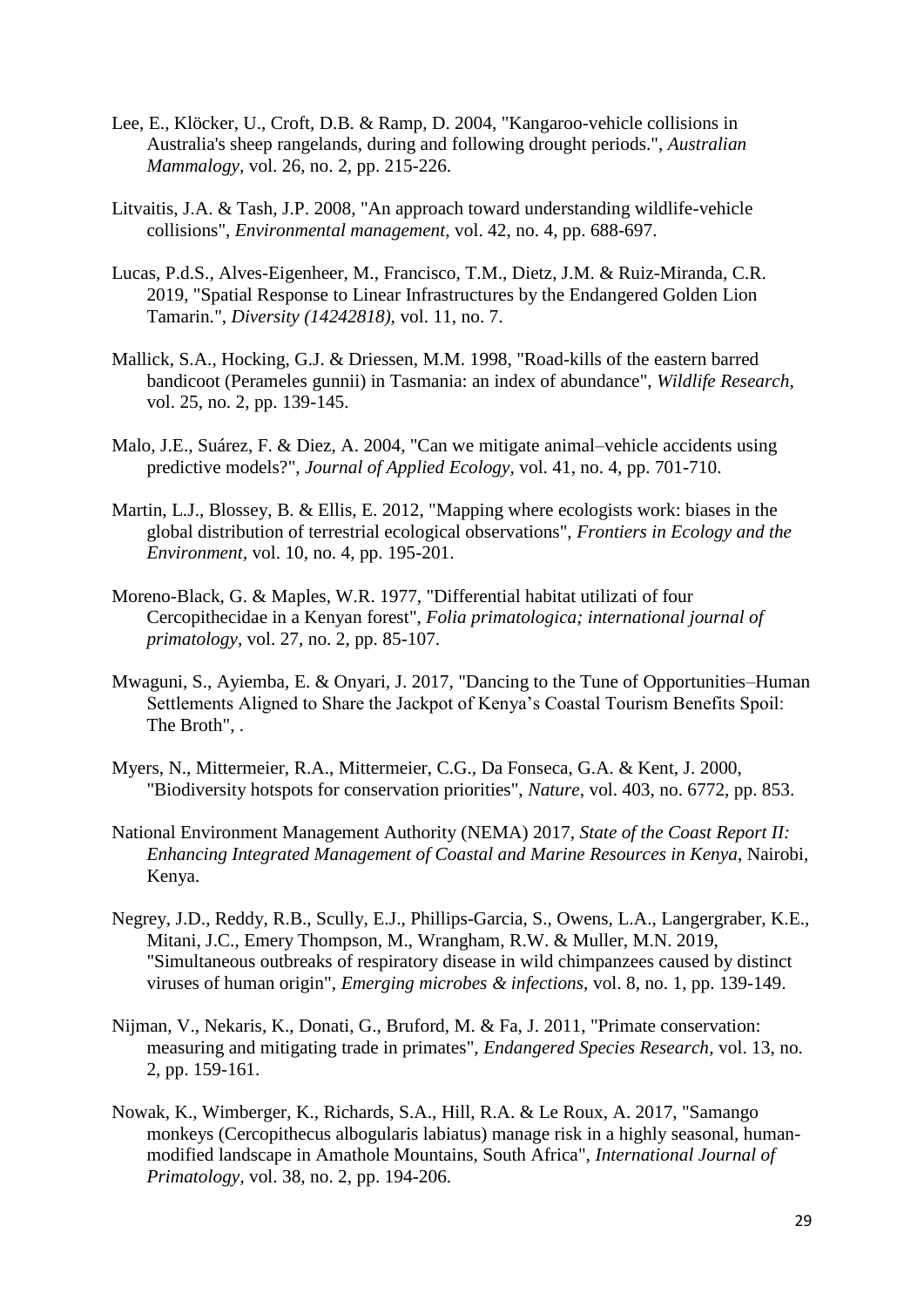- Ogot, M., Nyang'aya, J. & Nkatha, R. 2018, "Characteristics of the in-service vehicle fleet in Kenya", *Draft report,* vol. 1.
- Ommeh, M., McCormick, D., Mitullah, W., Risper, O. & Preston, C. 2015, "The politics behind the phasing out of the 14-seater matatu in Kenya", *University Nairobi Digit Repos,* , pp. 1-16.
- Opdam, P., van Apeldoorn, R., Schotman, A. & Kalkhoven, J. 1993, "Population responses to landscape fragmentation" in *Landscape ecology of a stressed environment* Springer, , pp. 147-171.
- Plumptre, A.J., Sterling, E.J. & Buckland, S.T. 2013, "Primate census and survey techniques", *Primate ecology and conservation: A handbook of techniques,* , pp. 10-26.
- Poch, M. & Mannering, F. 1996, "Negative binomial analysis of intersection-accident frequencies", *Journal of Transportation Engineering,* vol. 122, no. 2, pp. 105-113.
- Post, D.G. 1978, *Feeding and ranging behavior of the yellow baboon (Papio cynocephalus).*.
- Ramp, D., Caldwell, J., Edwards, K.A., Warton, D. & Croft, D.B. 2005, "Modelling of wildlife fatality hotspots along the snowy mountain highway in New South Wales, Australia", *Biological Conservation,* vol. 126, no. 4, pp. 474-490.
- Reader, S.M. & Laland, K.N. 2002, "Social intelligence, innovation, and enhanced brain size in primates", *Proceedings of the National Academy of Sciences of the United States of America,* vol. 99, no. 7, pp. 4436-4441.
- Roger, E. & Ramp, D. 2009, "Incorporating habitat use in models of fauna fatalities on roads", *Diversity and Distributions,* vol. 15, no. 2, pp. 222-231.
- Rolley, R.E. & Lehman, L.E. 1992, "Relationships among raccoon road-kill surveys, harvests, and traffic", *Wildlife Society Bulletin (1973-2006),* vol. 20, no. 3, pp. 313-318.
- Rondinini, C. & Doncaster, C. 2002, "Roads as barriers to movement for hedgehogs", *Functional Ecology,* vol. 16, no. 4, pp. 504-509.
- Rosselló, J. & Saenz-de-Miera, O. 2011, "Road accidents and tourism: The case of the Balearic Islands (Spain)", *Accident Analysis & Prevention,* vol. 43, no. 3, pp. 675-683.
- Saeki, M. & Macdonald, D. 2004, "The effects of traffic on the raccoon dog (Nyctereutes procyonoides viverrinus) and other mammals in Japan", *Biological Conservation,* vol. 118, no. 5, pp. 559-571.
- Saenz-de-Miera, O. & Rosselló, J. 2012, "The responsibility of tourism in traffic congestion and hyper-congestion: A case study from Mallorca, Spain", *Tourism Management,* vol. 33, no. 2, pp. 466-479.
- Saj, T.L., Sicotte, P. & Paterson, J.D. 2001, "The conflict between vervet monkeys and farmers at the forest edge in Entebbe, Uganda", *African Journal of Ecology,* vol. 39, no. 2, pp. 195-199.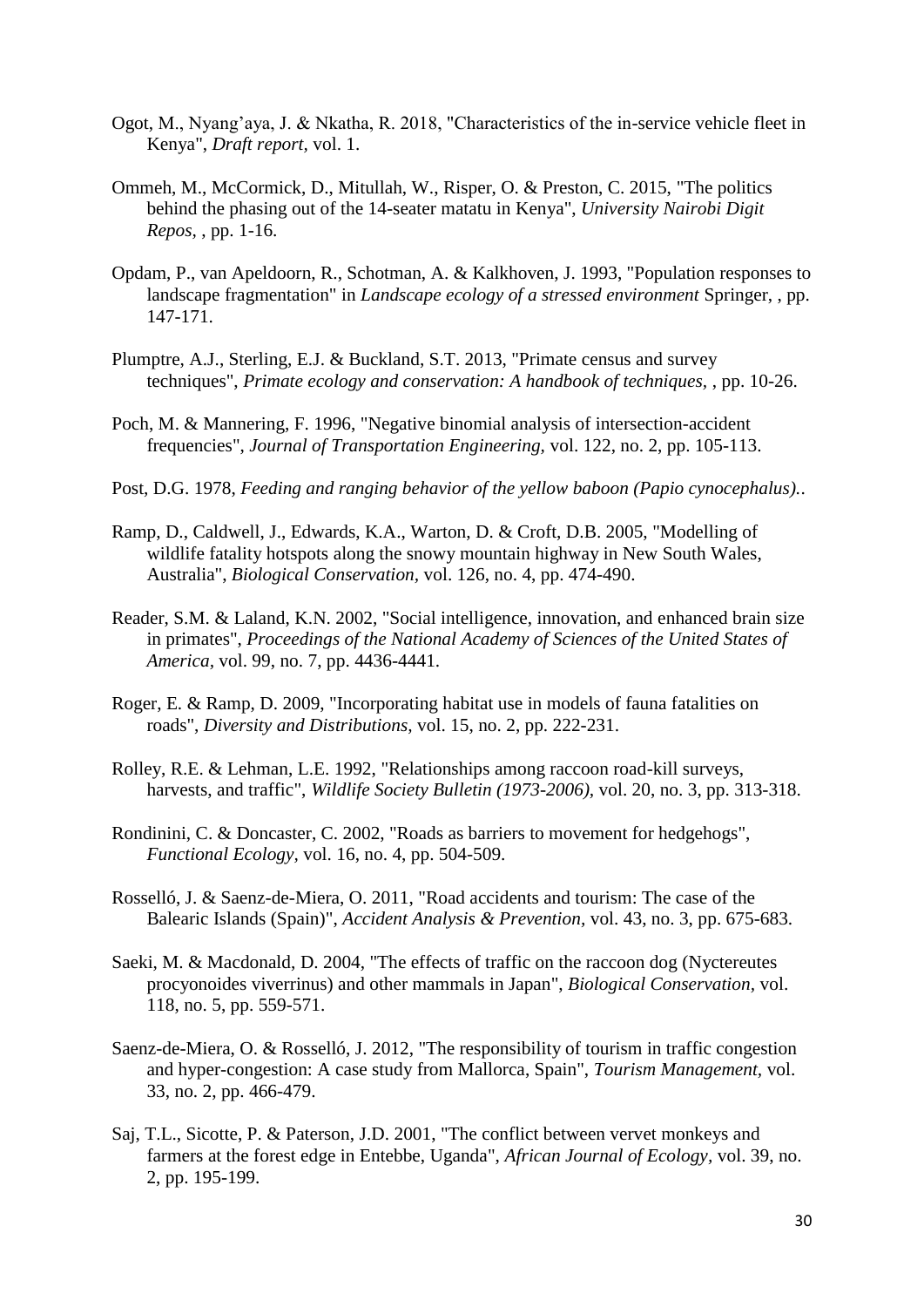- Saj, T., Sicotte, P. & Paterson, J.D. 1999, "Influence of human food consumption on the time budget of vervets", *International Journal of Primatology,* vol. 20, no. 6, pp. 977-994.
- Santarsieri, I. Unpublished, *How behavioural, environmental and physiological factors affect the likelihood of electrocutions in colobus (Colobus angolensis palliatus) in an anthropogenic environment*, Masters Thesis, University of Roehampton.
- Seiler, A. 2005, "Predicting locations of moose–vehicle collisions in Sweden", *Journal of Applied Ecology,* vol. 42, no. 2, pp. 371-382.
- Šergo, Z. & Gržinić, J. 2019, "Tourism arrivals and road victims: evidence from Mediterranean regions " in *Approaches in Tourism Modelling* Sciendo, , pp. 45-60.
- Shepard, D.B., Kuhns, A.R., Dreslik, M.J. & Phillips, C.A. 2008, "Roads as barriers to animal movement in fragmented landscapes", *Animal Conservation,* vol. 11, no. 4, pp. 288-296.
- Strandburg-Peshkin, A., Farine, D.R., Crofoot, M.C. & Couzin, I.D. 2017, "Habitat and social factors shape individual decisions and emergent group structure during baboon collective movement", *Elife,* vol. 6, pp. e19505.
- Struhsaker, T.T. & Leland, L. 1979, "Socioecology of five sympatric monkey species in the Kibale Forest, Uganda" in *Advances in the Study of Behavior* Elsevier, , pp. 159-228.
- Teichroeb, J.A., White, M.M. & Chapman, C.A. 2015, "Vervet (Chlorocebus pygerythrus) intragroup spatial positioning: dominants trade-off predation risk for increased food acquisition", *International Journal of Primatology,* vol. 36, no. 1, pp. 154-176.
- Teixeira, F.Z., Coelho, I.P., Esperandio, I.B., da Rosa Oliveira, N., Peter, F.P., Dornelles, S.S., Delazeri, N.R., Tavares, M., Martins, M.B. & Kindel, A. 2013, "Are road-kill hotspots coincident among different vertebrate groups?", *Oecologia Australis,* vol. 17, no. 1, pp. 36-47.
- Underhill, J.E. & Angold, P.G. 1999, "Effects of roads on wildlife in an intensively modified landscape", *Environmental Reviews,* vol. 8, no. 1, pp. 21-39.
- van der Ree, R., Jaeger, J.A., van der Grift, E. & Clevenger, A. 2011, "Effects of roads and traffic on wildlife populations and landscape function: road ecology is moving toward larger scales", *Ecology and society,* vol. 16, no. 1.
- van Langevelde, F. & Jaarsma, C.F. 2005, "Using traffic flow theory to model traffic mortality in mammals", *Landscape Ecology,* vol. 19, no. 8, pp. 895-907.
- Van Schaik, C.P., Deaner, R.O. & Merrill, M.Y. 1999, "The conditions for tool use in primates: implications for the evolution of material culture", *Journal of human evolution,*  vol. 36, no. 6, pp. 719-741.
- Wahungu, G. 1998, "Diet and habitat overlap in two sympatric primate species, the Tana crested mangabey Cercocebus galeritus and yellow baboon Papio cynocephalus", *African Journal of Ecology,* vol. 36, no. 2, pp. 159-173.